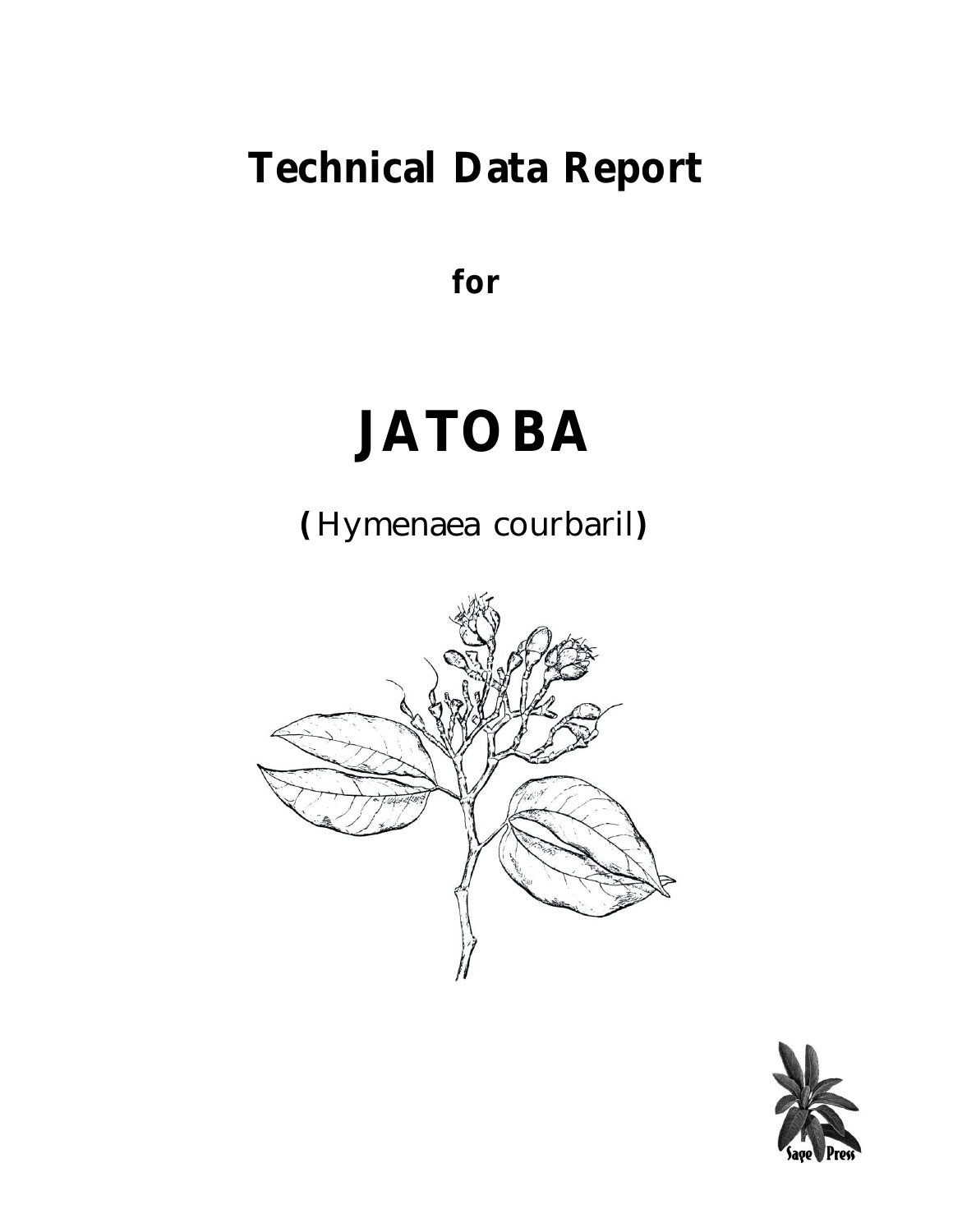All rights reserved. No part of this document may be reproduced or transmitted in any form or by any means, electronic or mechanical, including photocopying, recording, or by any information storage or retrieval system, without written permission from Sage Press, Inc.

This document is not intended to provide medical advice and is sold with the understanding that the publisher and the author are not liable for the misconception or misuse of information provided. The author and Sage Press, Inc. shall have neither liability nor responsibility to any person or entity with respect to any loss, damage, or injury caused or alleged to be caused directly or indirectly by the information contained in this document or the use of any plants mentioned. Readers should not use any of the products discussed in this document without the advice of a medical professional.



© Copyright 2002 Sage Press, Inc., P.O. Box 80064, Austin, TX 78708-0064. All rights reserved. For additional copies or information regarding this document or other such products offered, call or write at sagepress@sbcglobal.net or (512) 506-8282.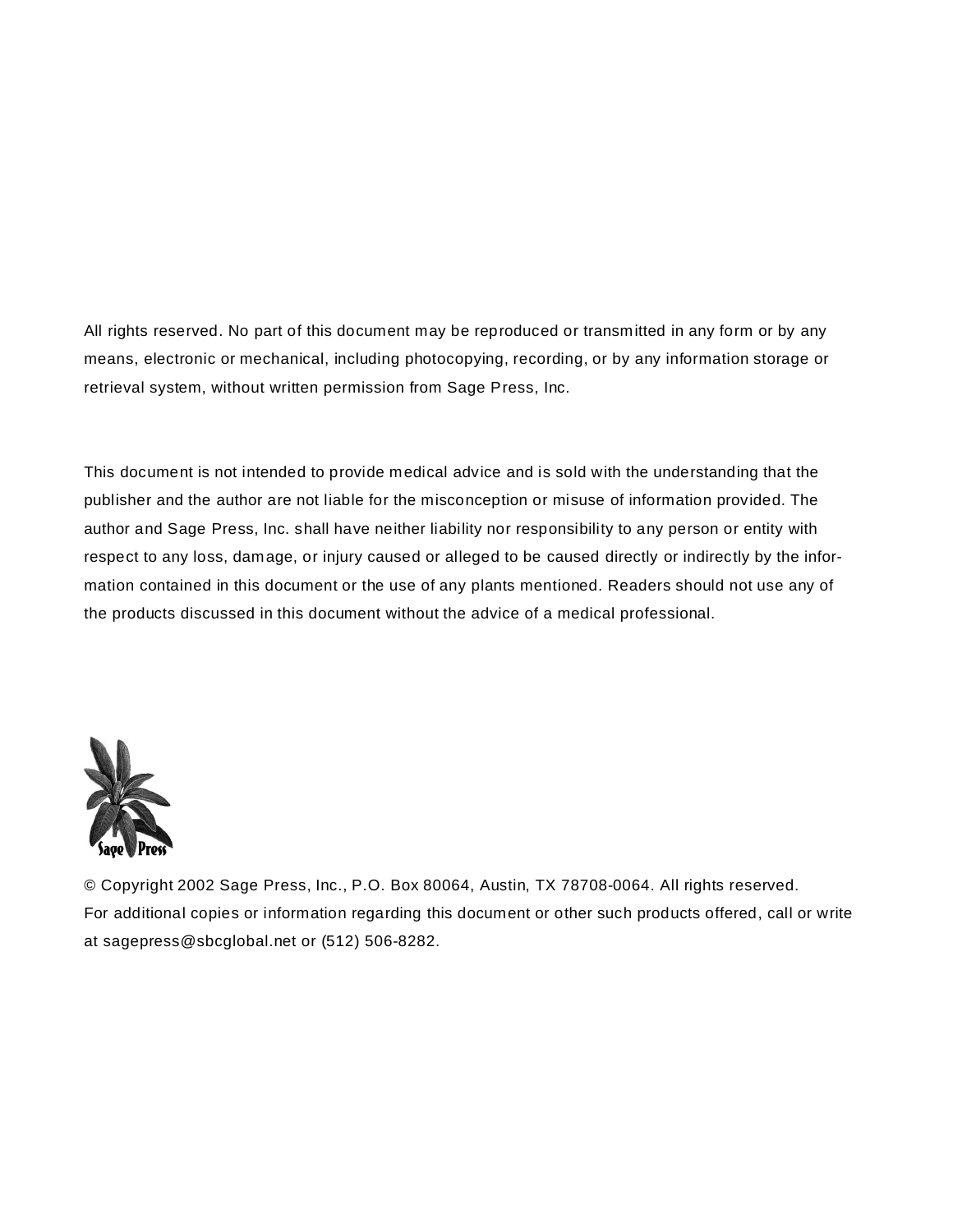**Family:** Fabaceae

**Genus:** *Hymenaea*

 **Species:** *courbaril*

 **Synonyms:** *Hymenaea animifera, H. candolleana, H. multiflora, H. resinifera, H. retusa, H. stilbocarpa, Inga megacarpa*

 **Common Names**: Jatoba, jatobá, stinking toe, algarrobo, azucar huayo, jataí, copal, Brazilian copal, courbaril, nazareno, Cayenne copal, demarara copal, gomme animee, pois confiture, guapinol, guapinole, loksi, South American locust

**Part Used:** Bark, leaves, fruit, resin

Jatoba is a huge canopy tree, growing to 30 m in height, indigenous to the Amazon rainforest and parts of tropical Central America. It produces bright green leaves, white, fragrant flowers that are pollinated by bats, and an oblong, brown, pod-like fruit with large seeds inside. The fruit is considered edible although hardly tasty; one of its common names, "stinking toe," is used to describe the smell and taste of the fruit! In the Peruvian Amazon the tree is called *azucar huayo* and, in Brazil, *jatobá*. The *Hymenaea* genus comprises two dozen species of tall trees distributed in tropical parts of South America, Mexico, and Cuba.

Several species of *Hymenaea,* including jatoba, produce usable resins. At the base of the jatoba tree an orange, sticky, resinous gum collects which is dug up and burned as incense, used in the manufacture of varnishes, and employed medicinally. Indians in the Amazon have long used this copal resin in magic rituals, love potions and in wedding ceremonies. The genus name *Hymenaea* is derived from Hymen, the Greek God of marriage, referring to the green leaflets that always occur in matching pairs. The resin of *Hymenaea* trees converts to amber through a remarkable chemical process requiring millions of years. During this process, volatile mono- and sesquiterpene phytochemicals leach out of the resin and nonvolatile diterpene chemicals bond together. This forms a hard polymer that is resistant to natural decay processes and the ravages of time. As portrayed in the *Jurassic Park* movies, amber of million-year-old *Hymenaea* trees have provided scientists with many clues to its prehistoric presence on earth as well as to the insects and other plants encased in it.

Jatoba also has an ancient history of use with the indigenous tribes of the rainforest. In addition to the resin, the bark of the tree is macerated by the Karaja Indians in Peru and Creole people in Guyana to treat diarrhea. In Ka'apor ethnobotany, jatoba is taken orally to stop excessive menstrual discharge, applied to wounded or sore eyes, and used as a vermifuge. It is used medicinally in the Peruvian Amazon for cystitis, hepatitis, prostatitis, and cough. In the Brazilian Amazon, the sap is used for coughs and bronchitis, and a bark tea is used for stomach problems as well as foot and nail fungus.

It would follow that jatoba has a long history of use in herbal medicine systems throughout South America. It was first recorded in Brazil in 1930. The bark was described by Dr. J. Monteiro Silva as being carminative, and astringent, and recommended for hematuria, diarrhea, dysentery, general fatigue, dyspepsia, constipation, bexiga, and hemoptysis. The resin was recommended for all types of upper respiratory and cardiopulmonary problems. According to Dr. Silva, whoever drinks jatoba bark tea feels ". . . strong and vigorous, with a good appetite, always ready to work." In 1965, the traditional uses of jatoba were still being employed much as they had been since the '30s, and a liquid extract called *Vinho de Jatobá* was widely sold throughout Brazil as a tonic and fortificant,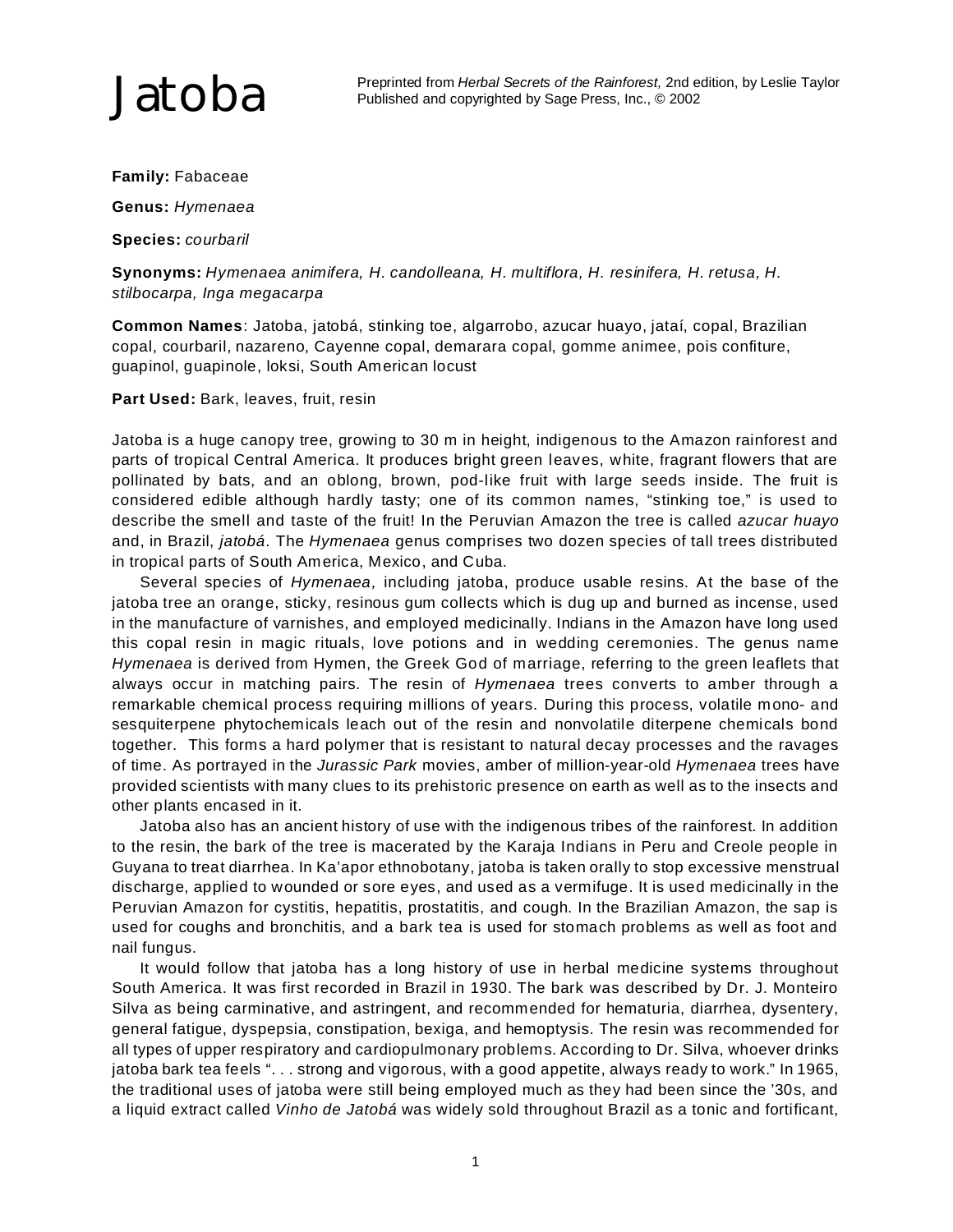for energy, and for numerous other disorders. In Brazilian herbal medicine today, jatoba bark and resin is still recommended for the same indications and problems as it has since 1930—and is documented to be tonic, stomachic, astringent, balsamic, antifungal, vermifuge, pectoral, and hemostatic. It is employed for diarrhea, prostatitis, cystitis, dysentery, intestinal colic, coughs, bronchitis, catarrh, asthma, and pulmonary weakness. Jatoba bark tea is still quite a popular drink among lumberjacks working in the forests in Brazil: it is a natural energy tonic that helps them to work long hours without fatigue. In traditional medicine in Panama, the fruit is used to treat mouth ulcers and the leaves and wood are used for diabetes. In the United States, jatoba is used as a natural energy tonic, for such respiratory ailments as asthma, laryngitis, and bronchitis, as a douche for yeast infections and as a decongestant. It is also used in the treatment of hemorrhages, bursitis, bladder infections, arthritis, prostatitis, yeast and fungal infections, cystitis, and is applied topically for such skin and nail fungus. At present, none of the research has indicated that jatoba has any toxicity. One study highlighted the mild allergic effect that jatoba resin may have when used externally.<sup>1</sup>

Phytochemical anaylsis of jatoba shows that it is rich in biologically active compounds including diterpenes, sesquiterpenes, flavonoids, and oligosaccharides. The phytochemical makeup of jatoba is very similar to another resin-producing rainforest tree, copaiba, which is also featured in this book. Some of these same chemicals occuring in both plants (such as copalic acid, delta-cadinene, caryophyllene and alpha-humulene) have shown to exhibit significant cytotoxic, antimicrobial, antifungal and antitumor activities in clinical studies.<sup>2–6</sup> In other research, another of jatoba's phytochemicals, astilbin, was shown in a 1997 clinical study to provide antioxidant and liverprotective properties.<sup>7,8</sup> Jatoba also contains terpenes and phenolics which are responsible for protecting the tree from fungi in the rainforest.<sup>9,10</sup> In fact, the jatoba tree is one of the few trees in the rainforest that sports a completely clean trunk bark, without any of the usual mold and fungus found on many other trees in this wet and humid environment. These terpenes and phenolics have been documented in several studies over the years and the antifungal activity of jatoba is attributed to these chemicals.<sup>11–13</sup> In addition to its antifungal properties, jatoba also has been documented to have anti-yeast activity against a wide range of organisms including *Candida*. 14,15

Other clinical studies have been performed on jatoba since the early 1970s which have shown that it has antimicrobial, molluscicidal, and antibacterial activities,16–18 including *in vitro* actions against such organisms as *E. coli, Psuedomonas, Staphylococcus and Bacillus*. <sup>16</sup> In addition, a water extract of jatoba leaves has demonstrated significant hypoglycemic activity, producing a significant reduction in plasma glucose levels (which validates another traditional use).<sup>19</sup>

Practitioners have long reported that jatoba has shown good results with acute and chronic cystitis and prostatitis. Many practitioners today are discovering that these chronic conditions oftentimes can be fungal in nature rather than bacterial. The widespread use of antibiotics to treat these types of cases can actually kill off friendly bacteria which live off fungi—and increase the chances of a fungal problem or encourage fungal growth—even to the point of making the condition chronic. When these types of chronic prostatitis and cystitis cases react so quickly and dramatically to jatoba supplements, is it probably from jatoba's antifungal and anti-yeast properties at work, not its antibacterial properties.

Natural health practitioners in the United States are learning of jatoba's many uses and employing it as a natural remedy for prostatitis and cystitis, as a healthful tonic for added energy (without any caffeine or harmful stimulants), and for many fungal and yeast problems such as *Candida*, athlete's foot, and stubborn nail fungus. It is a wonderful, helpful natural remedy from an important and ancient rainforest resource.

**Documented Properties and Actions:** Antibacterial, antifatigue, antifungal, anti-inflammatory, antioxidant, anti-spasmodic, antiyeast, astringent, decongestant, diuretic, expectorant, hemostatic, hepatoprotective, hypoglycemic, laxative, molluscicidal, stimulant, stomachic, tonic, vermifuge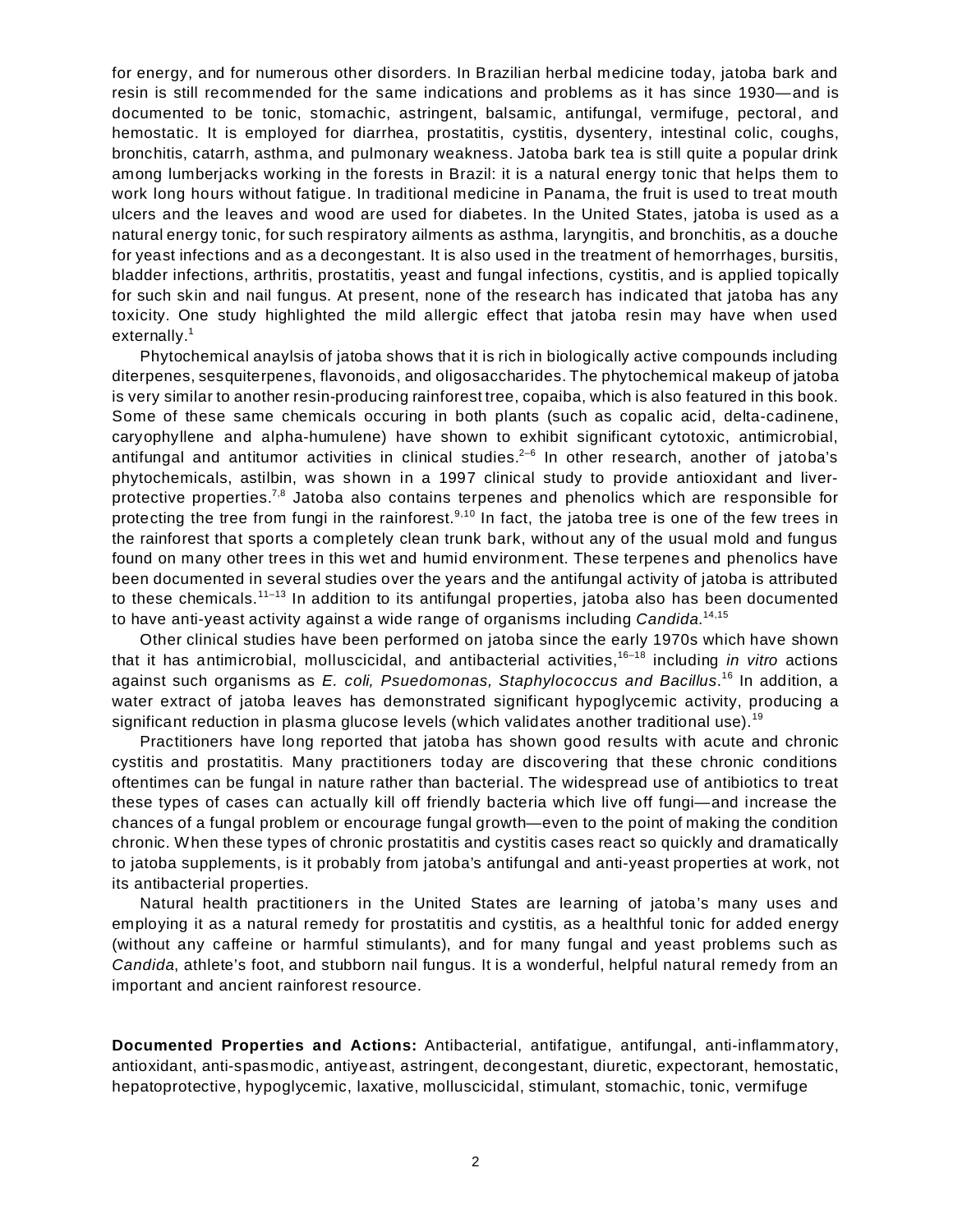**Main Phytochemicals:** Alpha-copaene, alpha-cubebene, alpha-himachalene, alpha-humulene, alpha-muurolene, alpha-selinene, astilibin, beta-bisabolene, beta-bourbonene, beta-copaene, betacubebene, beta-gurjunene, beta-humulene, beta-selinene, beta-sitosterol, calarene, carboxylic acids, caryophyllene, catechins, clerodane diterpenes, communic acids, copacamphene, copalic acid, cubebene, cyclosativene, cyperene, delta-cadinene, gamma-muurolene, gamma-cadinene, halimadienoic acids, heptasaccharides, kovalenic acid, labdadiene acids, octasaccharides, oligosaccharides, ozic acids, polysaccharides, selinenes, taxifolin

**Traditional Remedy:** One-half to one cup bark decoction 1–3 times daily or 1–3 ml of a 4:1 tincture twice daily. A strong bark decoction or standard tincture diluted with water and a small amount of cider vinegar is used topically for skin or nail fungi or employed as a douche for yeast infections.

**Contraindications:** Jatoba leaves have been documented to have a hypoglycemic effect and, as such, should be used under practitioner supervision in those with hypoglycemia or on medication to lower their blood glucose levels.

**Drug Interactions:** None reported.

 $\blacksquare$ 

| Country          | <b>Uses</b>                                                                                                                                                                                                                                                                                                                                                                                                                                                                                                                                                                                                                    |
|------------------|--------------------------------------------------------------------------------------------------------------------------------------------------------------------------------------------------------------------------------------------------------------------------------------------------------------------------------------------------------------------------------------------------------------------------------------------------------------------------------------------------------------------------------------------------------------------------------------------------------------------------------|
| Amazonia         | Eyes (wounded or sore), menstrual discharge, vermifuge                                                                                                                                                                                                                                                                                                                                                                                                                                                                                                                                                                         |
| <b>Brazil</b>    | Aches, ache (stomach), anemia, anuria, appetite (lack of),<br>arthritis, asthma, astringent, athlete's foot, bladder,<br>blennorrhagia, bronchitis, bursitis, carminative, catarrh, colic,<br>cough, cystitis, decongestant, diarrhea, digestive, dysentery,<br>dyspepsia, dysuria, energy, expectorant, fever, flatulence,<br>fungicide, gastric atonia, hemorrhage, hematuria, hemoptysis,<br>hepatitis, infections (yeast & fungi), laryngitis, laxative, lung,<br>pains, pectoral, prostatitis, secretions (purulent), sedative, skin,<br>stomachic, tonic, tuberculosis, urethritis, urine retention,<br>vermifuge, wound |
| <b>Elsewhere</b> | Anti-inflammatory, asthma, beri-beri, blennorrhagia, bronchitis,<br>cystitis, dyspepsia, expectorant, indigestion, laryngitis, liqueur,<br>malaria, pain (testicles/prostate), prostatitis, rheumatism,<br>stomachic                                                                                                                                                                                                                                                                                                                                                                                                           |
| Guatemala        | Diuretic, fever, rheumatism, sudorific, ulcer (mouth)                                                                                                                                                                                                                                                                                                                                                                                                                                                                                                                                                                          |
| Haiti            | Antiseptic, arthritis, asthma, bruise, catarrh, diarrhea,<br>emphysema, headache, intestine, kidney, laxative, respiratory,<br>rheumatism, sore, spasm, stomach                                                                                                                                                                                                                                                                                                                                                                                                                                                                |
| <b>Mexico</b>    | Asthma, catarrh, purgative, rheumatism, sedative, sore,<br>venereal                                                                                                                                                                                                                                                                                                                                                                                                                                                                                                                                                            |
| Panama           | Asthma, diabetes, diarrhea, hypoglycemia, stomach, ulcer<br>(mouth)                                                                                                                                                                                                                                                                                                                                                                                                                                                                                                                                                            |
| Peru             | Cough, cystitis, diarrhea, hepatitis, prostatitis                                                                                                                                                                                                                                                                                                                                                                                                                                                                                                                                                                              |
| Venezuela        | Fracture, lung, vermifuge                                                                                                                                                                                                                                                                                                                                                                                                                                                                                                                                                                                                      |

#### **WORLDWIDE ETHNOBOTANICAL USES**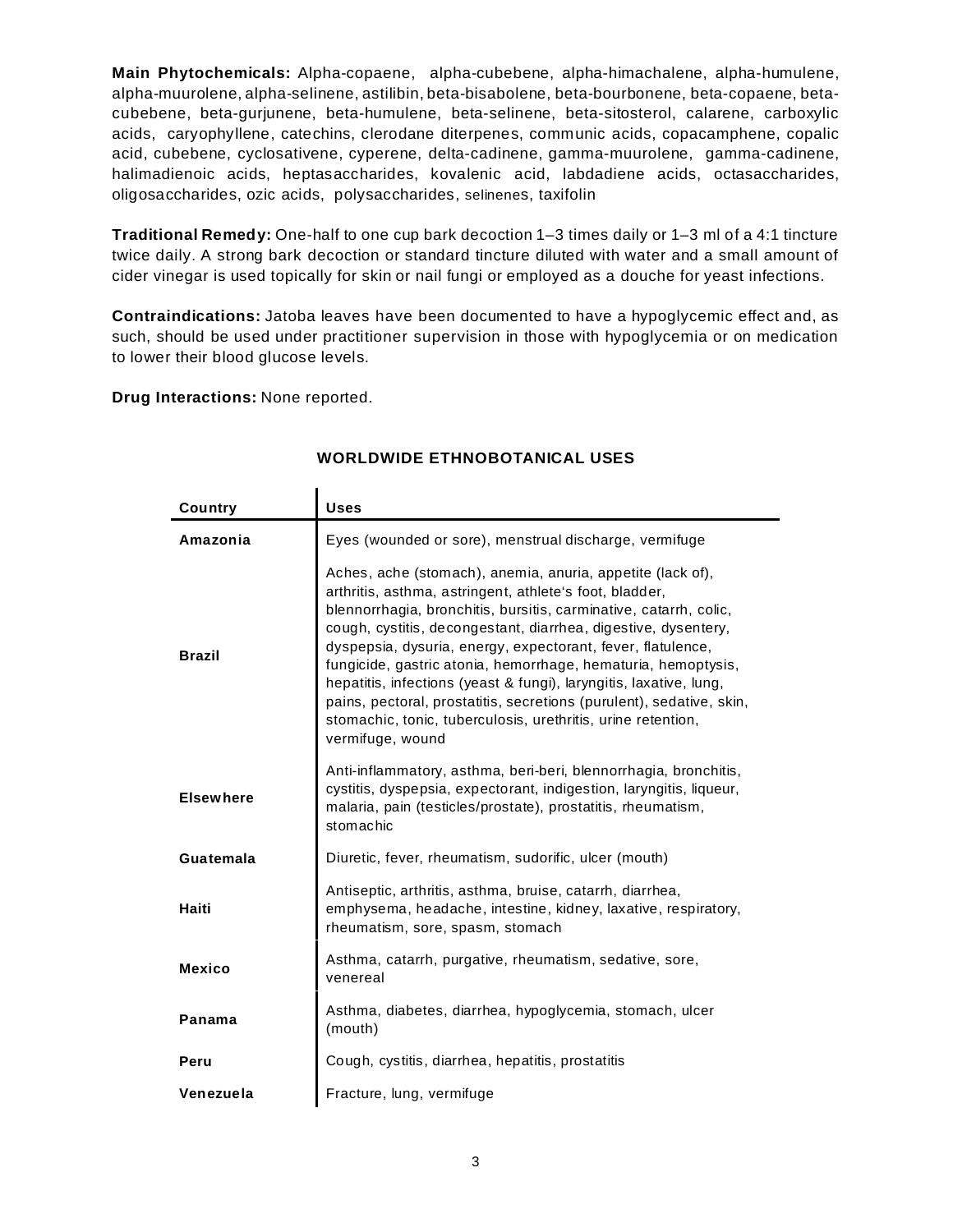#### **References**

- 1. Damar, A. N., et al. "Contact allergy to manilla resin. Nomenclauture and physico-chemistry of *Manilla kauri.*" *Contact Dermatitis* 1989; 21(4): 228–38.
- 2. Muroi, H., et al. "Combination effects of antibacterial compounds in green tea flavor against *Streptococcus mutans*." *J. Agric. Food Chem*. 1993; 41: 1102–5.
- 3. Denyer, C. V., et al. "Isolation of antirhinoviral sesquiterpenes from ginger (*Zingiber officinale*)." *J. Nat. Prod*. 1994; 57(5): 658–62.
- 4. Tincusi, B. M., et al. "Antimicrobial terpenoids from the oleoresin of the peruvian medicinal plant *Copaifera paupera*." *Planta Med*. 2002; 68(9): 808–12.
- 5. Abdel-Kader, M., et al. "Isolation and absolute configuration of ent-halimane diterpenoids from *Hymenaea courbaril* from the Suriname rain forest." *J. Nat. Prod.* 2002; 65(1): 11–15.
- 6. Yang, D., et al. "Use of caryophyllene oxide as an antifungal agent in an *in vitro* experimental model of onychomycosis." *Mycopathologia* 1999; 148(2): 79–82.
- 7. Lopez, J. A. "Isolation of astilbin and sitosterol from *Hymenaea courbaril*." *Phytochemistry* 1976; 15: 2027F.
- 8. Closa, D., et al. "Prostanoids and free radicals in  $\text{CCI}_4$ -induced hepatotoxicity in rats: effect of astilbin." *Prostaglandins Leukot. Essent. Fatty Acids*. 1997; 56(4): 331–34.
- 9. Arrhenius, S.P., et al. *Phytochemistry* 1983; 22: 471.
- 10. Arrhenius, S.P., et al. "Inhibitory effects of *Hymenaea* and *Copaifera* leaf resins on the leaf fungus, *Pestalotia subcuticulari*." *Biochem. Syst. Ecol*. 1983; 11(4): 361–66.
- 11. Marsaioli, A. J., et al. "Diterpenes in the bark of *Hymenaea courbaril.*" *Phytochemistry* 1975; 14: 1882–83.
- 12. Giral, F., et al. "Ethnopharmacognostic observation on Panamanian medicinal plants. Part 1." *Q. J. Crude Drug Res.* 1979; 167(3/4): 115–30.
- 13. Pinheiro de Sousa, M., et al. "Molluscicidal activity of plants from Northeast Brazil." *Rev. Bras. Fpesq. Med. Biol.* 1974; 7(4): 389–94.
- 14. Rahalison, L., et al. "Screening for antifungal activity of Panamanian plants." *Inst. J. Pharmacog.* 1993; 31(1): 68–76.
- 15. Hostettmann, K., et al. "Phytochemistry of plants used in traditional medicine." *Proceedings of the Phytochemical Society of Europe.* Clarendon Press, Oxford. 1995.
- 16. Rouquayrol, M. Z., et al. "Molluscicidal activity of essential oils from Northeastern Brazilian plants." *Rev. Brasil Pesq. Med. Biol.* 1980; 13: 135–43.
- 17. Verpoorte, R., et al. "Medicinal plants of Surinam. IV. Antimicrobial activity of some medicinal plants." *J. Ethnopharmacol.* 1987; 21(3): 315–18.
- 18. Caceres, A., et al. "Plants used in Guatemala for the treatment of dermatomucosal infections. 1: Screening of 38 plant extracts." *J. Ethnopharmacol.* 1991; 33(3): 277–83.
- 19. Gupta, M. P. "Plants and Traditional Medicine in Panama." Vol 4., Economic and Medicinal Plant Research. Academic Press Ltd., London. 1990.

The information contained herein is intended for education, research, and informational purposes only. This information is not intended to be used to diagnose, prescribe or replace proper medical care. The statements contained herein have not been evaluated by the Food and Drug Administration. The plant described herein is not intended to diagnose, treat, cure, mitigate, or prevent any disease.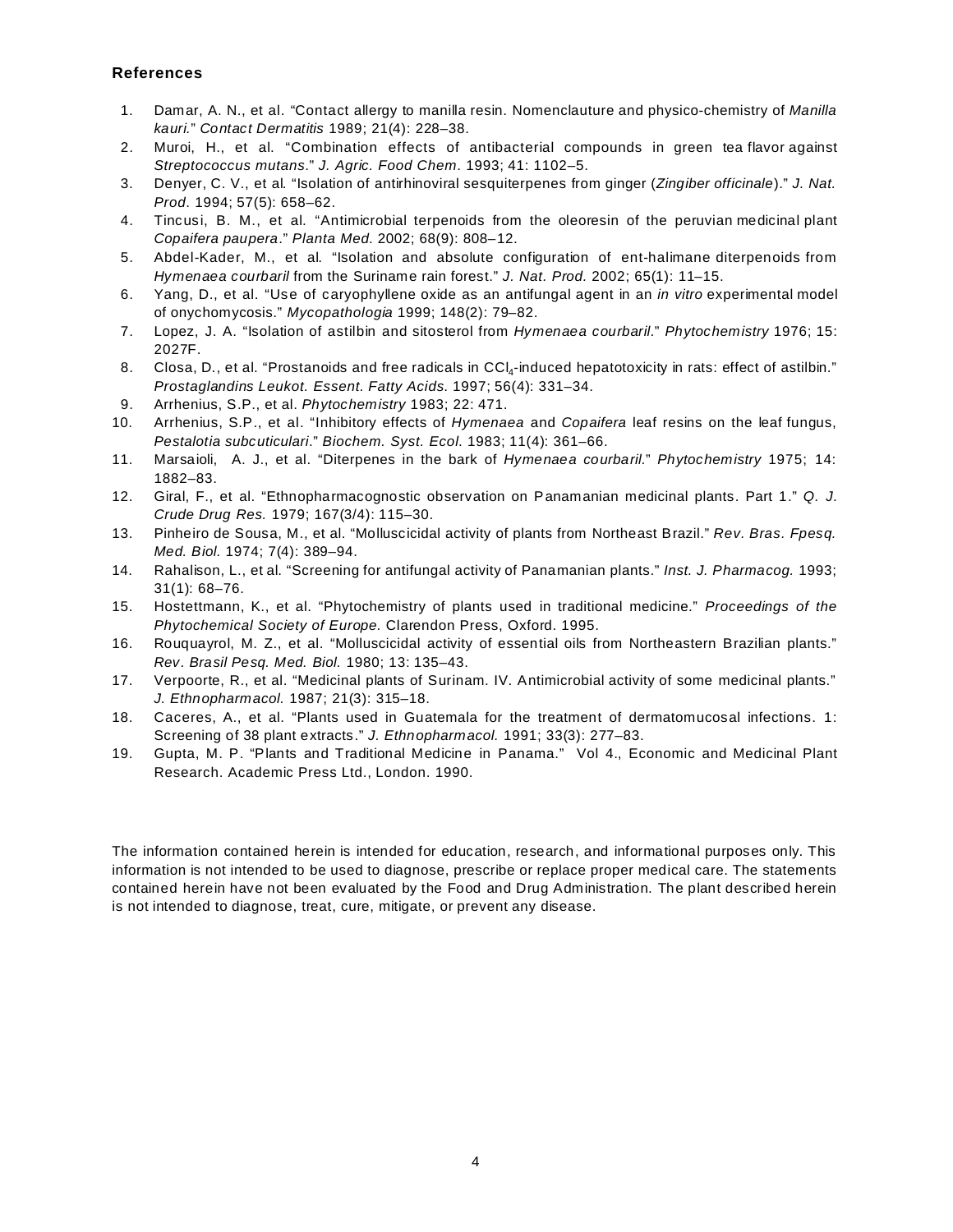## **Ethnomedical Information on Jatoba** *(Hymenaea courbaril)*

| <b>Part / Location</b> | <b>Documented Ethnic Use</b>                                                                                                                                                                                                                                                                                                | <b>Type Extract / Route</b> | <b>Used For</b>   | Ref#   |
|------------------------|-----------------------------------------------------------------------------------------------------------------------------------------------------------------------------------------------------------------------------------------------------------------------------------------------------------------------------|-----------------------------|-------------------|--------|
| Bark Amazonia          | Used as a vermifuge, applied to wounded or sore eyes, and taken orally to stop<br>excessive menstrual discharge.                                                                                                                                                                                                            | Various / Various           | Human Adult       | ZZ1003 |
| <b>Bark Brazil</b>     | Used for stomach trouble.                                                                                                                                                                                                                                                                                                   | H <sub>2</sub> O Ext / Oral | Human Adult       | J02754 |
| <b>Bark Brazil</b>     | Used as a tonic. Used for the stomach, as an astringent, for weakness,<br>debilitation, lack of appetite, gastric atonia, flatulence, diarrhea, hematuria and<br>for catarrh of the respiratory and urinary tract.                                                                                                          | Hot H2O Ext / Oral          | Human Adult       | ZZ1007 |
| <b>Bark Brazil</b>     | Used for athlete's foot and foot fungus.                                                                                                                                                                                                                                                                                    | Infusion / Topical          | Human Adult       | ZZ1024 |
| <b>Bark Brazil</b>     | Used as a tonic and energizer. Used to keep a good appetite. Used for chronic<br>coughs, asthma, lung weaknesses, laryngitis, bronchitis, hemorrhage, bursitis,<br>bladder infections, yeast and fungal infections, cystitis, arthritis and prostatitis.<br>Used for its decongestant and antifungal properties.            | Infusion / Oral             | Human Adult       | ZZ1067 |
| <b>Bark Brazil</b>     | Used to decongest the urinary tract, for cystitis and prostatitis, as an anti-<br>inflammatory to the bladder. Used as an energizer and tonic; as a<br>decongestant for respiratory problems; to reduce inflammation, to clear toxic<br>pus, for painful urination and dribbling and for pain in the testicles or prostate. | Decoction / Oral            | Human Adult       | ZZ1016 |
| Bark Brazil            | Used for cystitis, hepatitis, prostatitis and tuberculosis.                                                                                                                                                                                                                                                                 | Hot H2O Ext / Oral          | Human Adult       | L04137 |
| <b>Bark Brazil</b>     | Used for athlete's foot or food fungus. Used for diarrhea.                                                                                                                                                                                                                                                                  | Infusion / Various          | Human Adult       | L04137 |
| <b>Bark Brazil</b>     | Used for stomach troubles.                                                                                                                                                                                                                                                                                                  | Not stated                  | Human Adult       | AN1009 |
| <b>Bark Brazil</b>     | Used for acute and chronic cystitis, prostatitis, blennorrhagia, diarrhea and<br>dysentery.                                                                                                                                                                                                                                 | Decoction / Oral            | Human Adult       | ZZ1072 |
| <b>Bark Brazil</b>     | Used as an astringent, sedative and carminative for inflammation of the<br>prostate, hemorrhage, diarrhea, dysentery, dyspepsia, coughs and bronchitis.                                                                                                                                                                     | Decoction / Oral            | Human Adult       | ZZ1092 |
| <b>Bark Brazil</b>     | Used for hemoptysis, hematuria, diarrhea, dysentery, colic, to fortify the system<br>and to improve appetite.                                                                                                                                                                                                               | Hot H2O Ext / Oral          | <b>Not Stated</b> | ZZ1075 |
| <b>Bark Brazil</b>     | Used as a tonic, stomachic, astringent, balsamic, vermifuge and hemostatic.                                                                                                                                                                                                                                                 | Hot H2O Ext / Oral          | Human Adult       | ZZ1013 |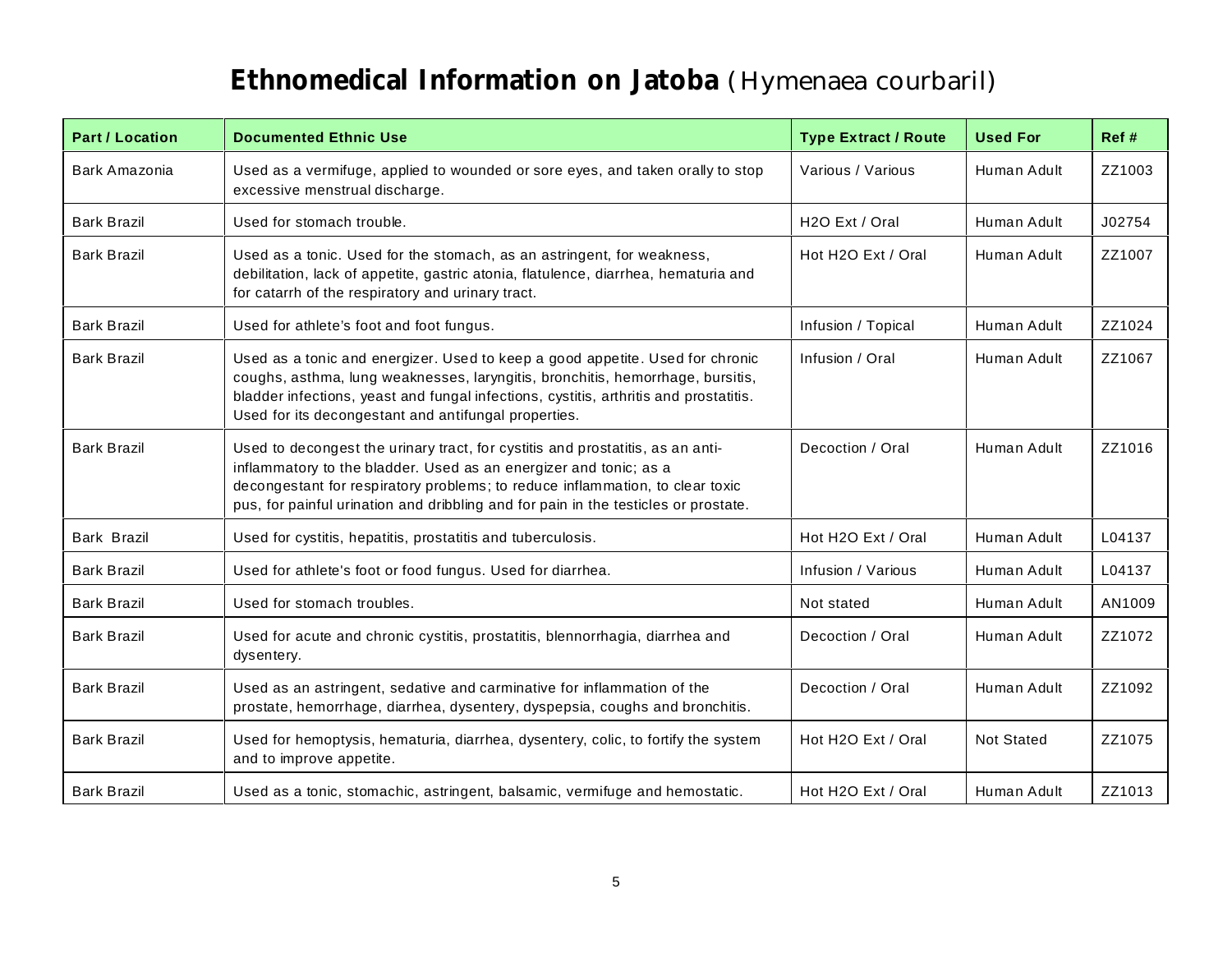| <b>Part / Location</b> | <b>Documented Ethnic Use</b>                                                                                                                                                                                                                                                                | <b>Type Extract / Route</b>         | <b>Used For</b> | Ref #  |
|------------------------|---------------------------------------------------------------------------------------------------------------------------------------------------------------------------------------------------------------------------------------------------------------------------------------------|-------------------------------------|-----------------|--------|
| <b>Bark Brazil</b>     | Used as an astringent and pectoral.<br>Used for skin diseases.                                                                                                                                                                                                                              | Decoction / Oral<br>Bath / External | Human Adult     | ZZ1099 |
| Bark + Leaf Brazil     | Used for bronchitis and coughs, bladder and prostate problems and as an<br>astringent                                                                                                                                                                                                       | Hot H2O Ext / Oral                  | Human Adult     | ZZ1096 |
| Bark + Leaf Brazil     | Used for diarrhea, dysentery and intestinal colic. Used for coughs, bronchitis,<br>catarrh, asthma and pulmonary weakness.                                                                                                                                                                  | Decoction / Oral                    | Human Adult     | ZZ1081 |
| Leaf Brazil            | Used for affections of the urinary system, chronic cystitis and prostatitis.                                                                                                                                                                                                                | Decoction / Oral                    | Human Adult     | ZZ1081 |
| Resin Brazil           | Used for bronchitis.                                                                                                                                                                                                                                                                        | H <sub>2</sub> O Ext / Oral         | Human Adult     | J02754 |
| Resin Brazil           | Used for coughs, bronchitis, asthma, laryngitis and as an expectorant. Used for<br>cystitis, urethritis, purulent secretions of the respiratory or urinary tract.                                                                                                                           | Resin / Oral                        | Human Adult     | ZZ1007 |
| <b>Resin Brazil</b>    | Used as a tonic, balsamic, stomachic and vermifuge.                                                                                                                                                                                                                                         | Resin / Oral                        | Human Adult     | ZZ1099 |
| <b>Resin Brazil</b>    | Used to relieve aches and pains.                                                                                                                                                                                                                                                            | External                            | Human Adult     | ZZ1099 |
| <b>Resin Brazil</b>    | Used for general debilitation, for pulmonary affections, for coughs, bronchitis,<br>asthma, hemoptysis, worms and a lack of appetite, for acute and chronic<br>cystitis, dysuria, anuria, prostatitis and blennorrhagia. Used as a tonic, to<br>stimulate digestion and fortify the system. | Resin / Oral                        | Human Adult     | ZZ1072 |
| <b>Resin Brazil</b>    | Used for hemoptysis, general weakness, coughs, bronchitis, asthma,<br>pulmonary weakness, laryngitis.                                                                                                                                                                                       | Not stated                          | Human Adult     | ZZ1075 |
| <b>Resin Brazil</b>    | Used for asthma, bronchitis, laryngitis, dyspepsia and a lack of appetite.                                                                                                                                                                                                                  | Resin / Not stated                  | Human Adult     | AN1012 |
| Sap Brazil             | Used for bronchitis.                                                                                                                                                                                                                                                                        | Not Stated / Oral                   | Human Adult     | T08730 |
| Sap Brazil             | Used for wound healing and for the treatment of chronic cystitis, urine<br>retention, anemia, prostatitis, blennorrhagia and chronic bronchitis.                                                                                                                                            | Sap / Oral                          | Human Adult     | ZZ1099 |
| Sap Brazil             | Used for coughs.                                                                                                                                                                                                                                                                            | Sap / Oral                          | Human Adult     | L04137 |
| Sap Brazil             | Used for bronchitis.                                                                                                                                                                                                                                                                        | Infusion / Oral                     | Human Adult     | AN1009 |
| Seed Brazil            | Used as a laxative.                                                                                                                                                                                                                                                                         | Pulp / Oral                         | Human Adult     | ZZ1099 |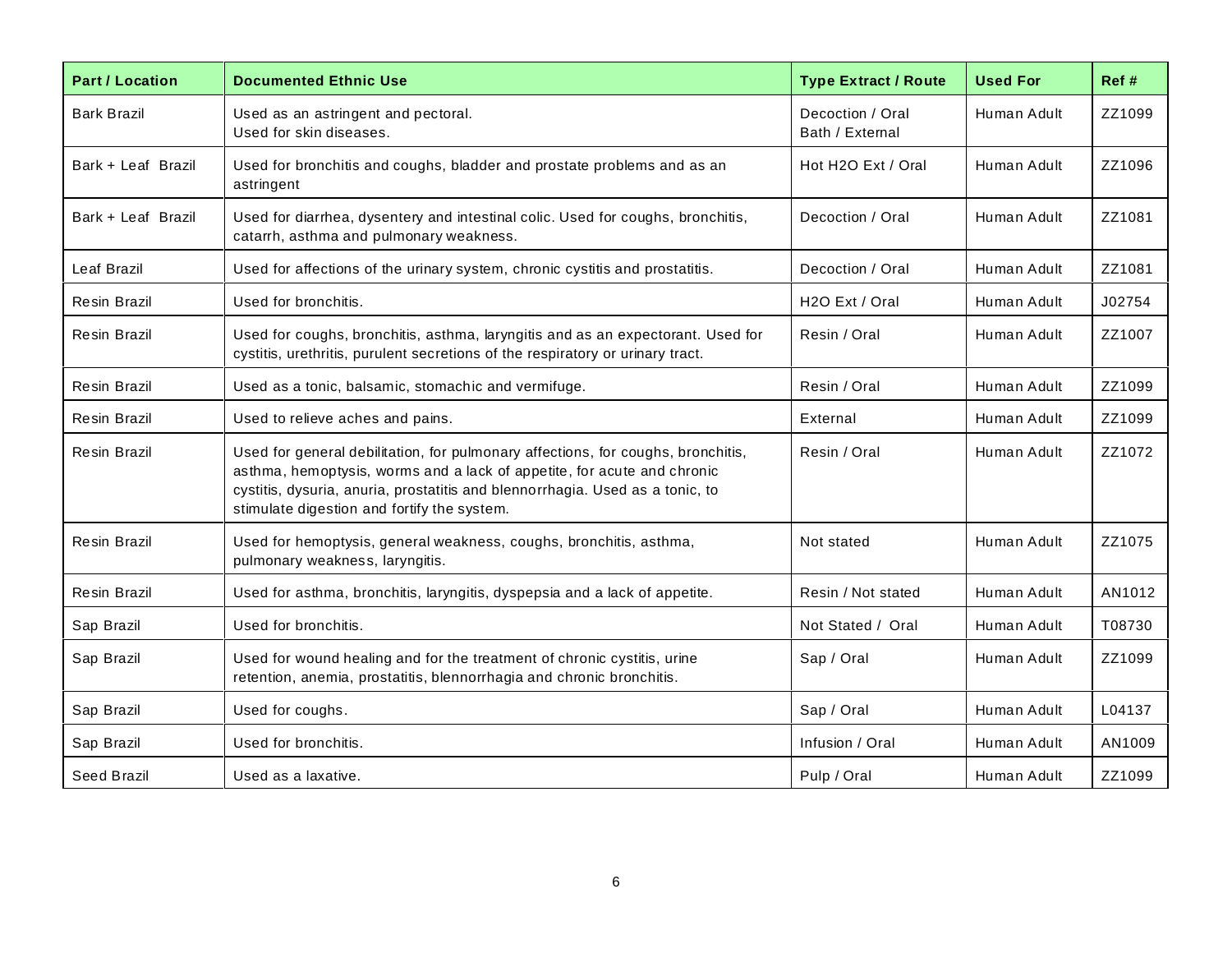| <b>Part / Location</b>  | <b>Documented Ethnic Use</b>                                                                                                                                                        | <b>Type Extract / Route</b> | <b>Used For</b> | Ref#                       |
|-------------------------|-------------------------------------------------------------------------------------------------------------------------------------------------------------------------------------|-----------------------------|-----------------|----------------------------|
| Not stated Brazil       | Used as a tonic, to improve appetite and to increase energy. Used for acute<br>and chronic cystitis and prostatitis.                                                                | Infusion / Oral             | Human Adult     | ZZ1099                     |
|                         | Used for respiratory conditions such as bronchitis, chronic coughs and asthma.                                                                                                      | Infusion / Oral             | Human Adult     |                            |
| Not stated China        | Used to decongest the urinary tract, for cystitis, bladder and prostate<br>infections. Used as a system fortifier, energizer and decongestant and to treat<br>respiratory problems. | Not Stated / Oral           | Human Adult     | ZZ1015                     |
| Bark Guatemala          | Used as a febrifuge, sudorific and as an antirheumatic                                                                                                                              | Hot H2O Ext / Oral          | Human Adult     | T15295                     |
| Fruit Guatemala         | Used to treat mouth ulcers: three fruits are eaten daily for ten days.                                                                                                              | Fruit / Oral                | Human Adult     | T01287                     |
| <b>Bark Peru</b>        | Used for diarrhea.                                                                                                                                                                  | Decoction / Oral            | Human Adult     | ZZ1039<br>ZZ1041<br>ZZ1045 |
| <b>Bark Peru</b>        | Used for cystitis, hepatitis, prostatitis, and tuberculosis.                                                                                                                        | Not stated / Oral           | Human Adult     | ZZ1041                     |
| Fruit Panama            | Used to treat mouth ulcers.                                                                                                                                                         | Fruit / Oral                | Human Adult     | AN1009                     |
| Leaf Panama             | Used as a hypoglycemic agent.                                                                                                                                                       | Hot H2O Ext / Oral          | Human Adult     | T01287                     |
| Leaf + Cortex<br>Panama | Used for diabetes.                                                                                                                                                                  | Infusion / Oral             | Human Adult     | AN1009                     |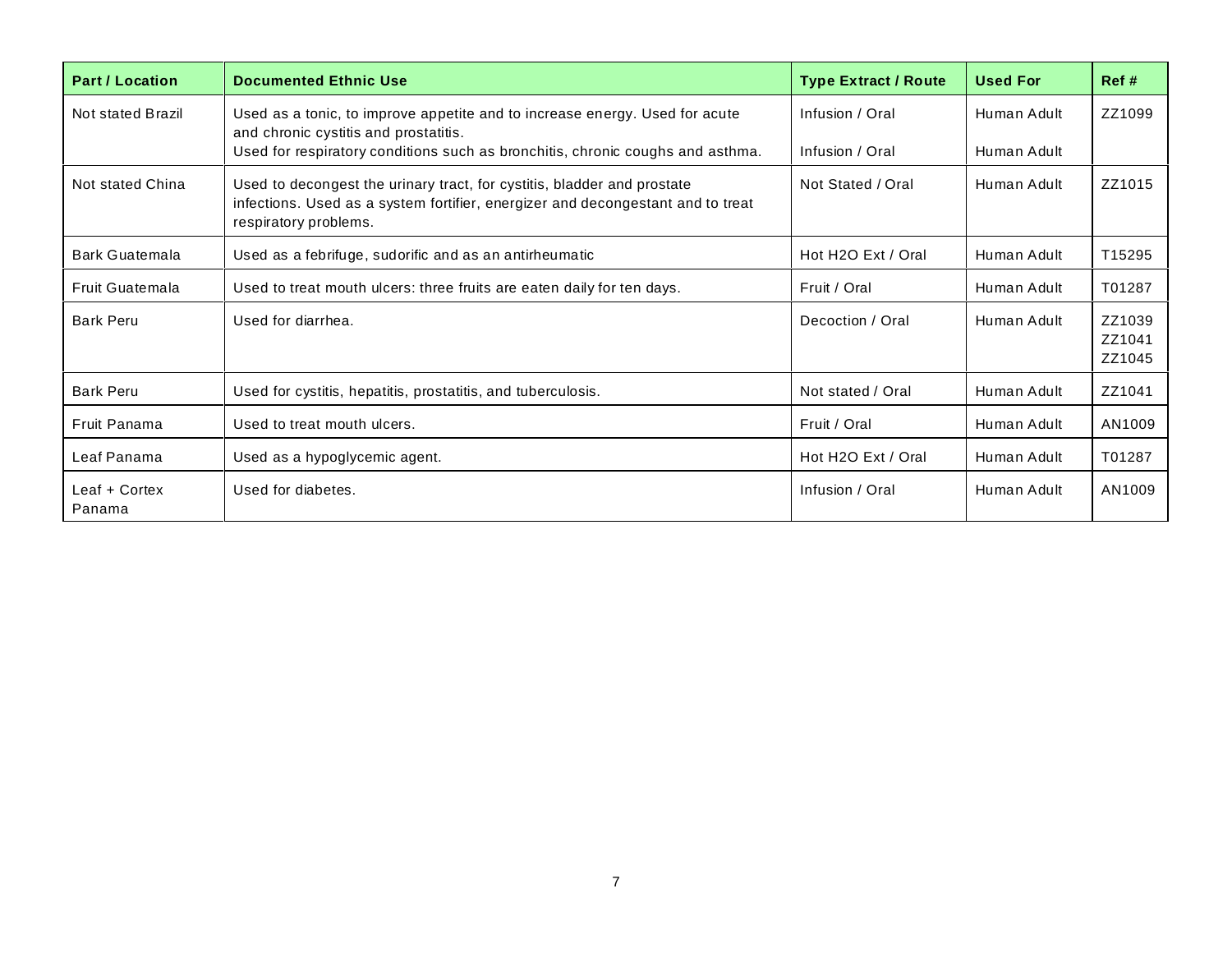### **Presence of Compounds in Jatoba** *(Hymenaea courbaril)*

| <b>Compound</b>                                                                                                                                           | <b>Chemical Type</b> | <b>Plant Part</b>                                                                                        | <b>Plant Origin</b>                                                                                                                                       | Quantity                                                                                                                                               | Ref #                                                                                                      |
|-----------------------------------------------------------------------------------------------------------------------------------------------------------|----------------------|----------------------------------------------------------------------------------------------------------|-----------------------------------------------------------------------------------------------------------------------------------------------------------|--------------------------------------------------------------------------------------------------------------------------------------------------------|------------------------------------------------------------------------------------------------------------|
| (13R)-13-hydroxy-1(10), 14-ent-halimadien-<br>18-oic acid                                                                                                 | Diterpenoid          | Not stated                                                                                               | Suriname                                                                                                                                                  | Not stated                                                                                                                                             | AN1001                                                                                                     |
| (13R)-2-oxo-13-hydroxy-1(10)-ent-halimadien-18-oic acid                                                                                                   | Diterpenoid          | Not stated                                                                                               | Suriname                                                                                                                                                  | Not stated                                                                                                                                             | AN1001                                                                                                     |
| $(2S, 13R)$ -2,13-dihydroxy-1(10), 14-ent-halimadien-18-oic<br>acid                                                                                       | Diterpenoid          | Not stated                                                                                               | Suriname                                                                                                                                                  | Not stated                                                                                                                                             | AN1001                                                                                                     |
| (5R*,8S*,9S*,10R*)-cleroda-3, 13E-dien-15-oic acid                                                                                                        | Diterpene            | Seed                                                                                                     | <b>Brazil</b>                                                                                                                                             | Not stated                                                                                                                                             | AN1002                                                                                                     |
| 4-4-(a)-5-6-7-octahydro:1-beta-(3-methyl-4-carboxy-butanyl<br>)-1-alpha-2-alpha-5-alpha-trimethyl: dimethyl ester<br>naphthalene-5-carboxylic acid, 1-2-3 | Diterpene            | Leaf + Stem                                                                                              | Not stated                                                                                                                                                | Not stated                                                                                                                                             | A01895                                                                                                     |
| 4-4-(a)-5-6-7-octahydro:1-beta-(2-(3-furyl)-ethyl)-1-alpha-2-<br>alpha-5-alpha-trimethyl:naphthalene-5-carboxylic acid, 1-2-3                             | Diterpene            | Leaf + Stem                                                                                              | Not stated                                                                                                                                                | Not stated                                                                                                                                             | A01895                                                                                                     |
| 4-4-(a)-5-6-7-octahydro: 1-beta-(trans-3-methyl-4-carboxy-<br>but-3-enyl)-1-alpha-2-alpha-5-alpha-trimethyl:dimethyl-<br>selina-4(14)-7(11)-diene         | Sesquiterpene        | Leaf + Stem                                                                                              | Not stated                                                                                                                                                | Not stated                                                                                                                                             | A01895                                                                                                     |
| Astilibin                                                                                                                                                 | Flavonoid            | Leaf + Stem                                                                                              | Not stated                                                                                                                                                | Not stated                                                                                                                                             | K01545                                                                                                     |
| Bisabolene, beta                                                                                                                                          | Sesquiterpene        | <b>Bark</b>                                                                                              | Not stated                                                                                                                                                | Not stated                                                                                                                                             | AN1011                                                                                                     |
| Bourbonene, beta                                                                                                                                          | Sesquiterpene        | Leaf + Stem                                                                                              | Not stated                                                                                                                                                | Not stated                                                                                                                                             | A01895                                                                                                     |
| Cadinene, delta                                                                                                                                           | Sesquiterpene        | Leaf<br>Leaf<br>Leaf<br>Leaf + Stem<br>Leaf + Seed+ Stem<br>Leaf<br>Leaf<br>Leaf<br>Leaf<br>Leaf<br>Leaf | <b>Brazil</b><br><b>Brazil</b><br>Not stated<br>Not stated<br>Not stated<br>Mexico<br>Honduras<br>Costa Rica<br>Puerto Rico<br>Venezuela<br><b>Brazil</b> | Not stated<br>Not stated<br>Not stated<br>Not stated<br>Not stated<br>Not stated<br>Not stated<br>Not stated<br>Not stated<br>Not stated<br>Not stated | J04745<br>A03106<br>J05393<br>A01895<br>AN1011<br>J04745<br>J04745<br>J04745<br>J04745<br>J04745<br>J04745 |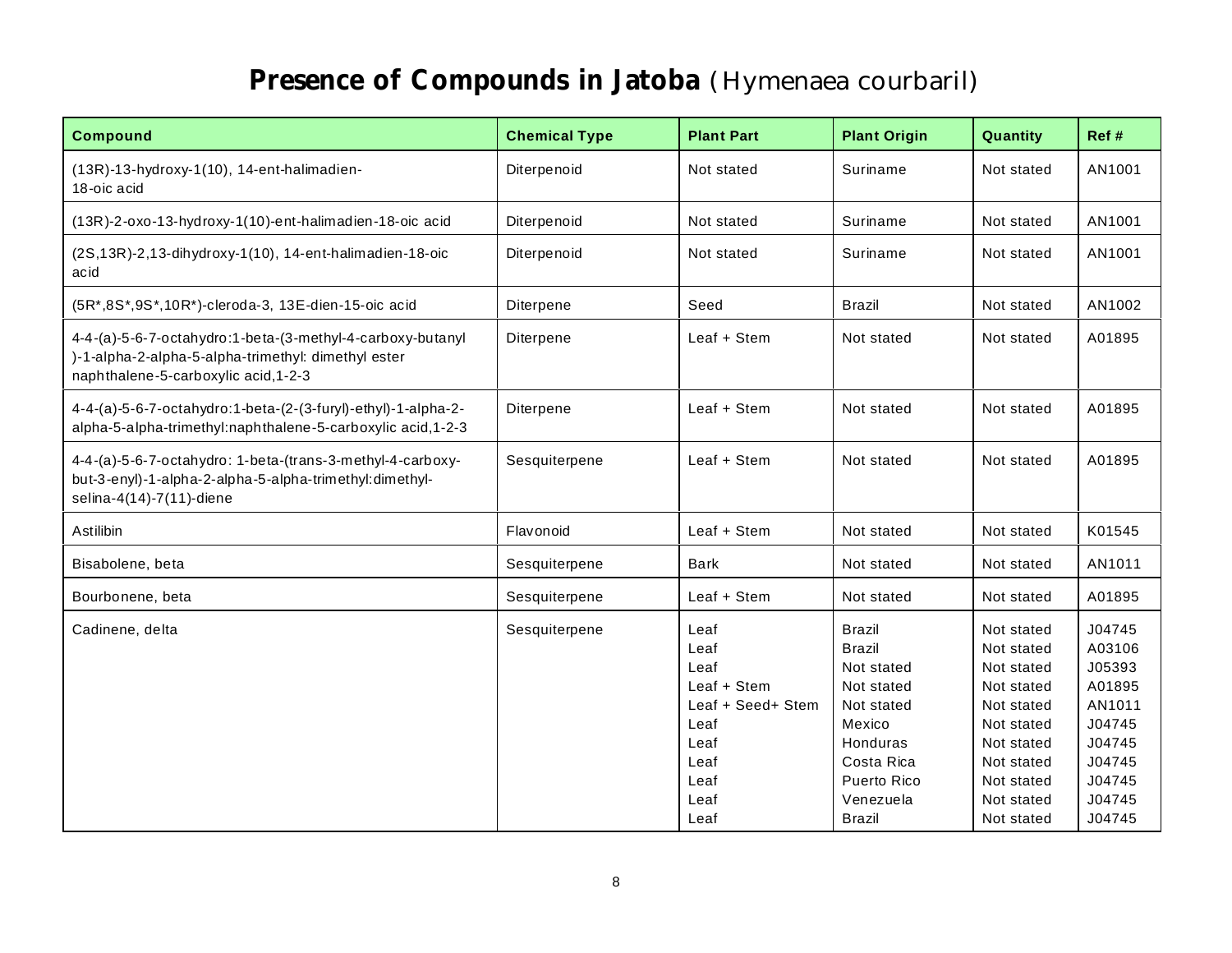| <b>Compound</b>                          | <b>Chemical Type</b> | <b>Plant Part</b>                                                                         | <b>Plant Origin</b>                                                                                                         | Quantity                                                                                                                   | Ref#                                                                                   |
|------------------------------------------|----------------------|-------------------------------------------------------------------------------------------|-----------------------------------------------------------------------------------------------------------------------------|----------------------------------------------------------------------------------------------------------------------------|----------------------------------------------------------------------------------------|
| Cadinene, gamma                          | Sesquiterpene        | Leaf<br>Leaf<br>Leaf<br>Leaf<br>Leaf<br>Leaf<br>Leaf<br>Leaf<br>Leaf + Stem               | <b>Brazil</b><br>Mexico<br>Honduras<br>Costa Rica<br>Puerto Rico<br>Venezuela<br><b>Brazil</b><br>Not stated<br>Not stated  | Not stated<br>Not stated<br>Not stated<br>Not stated<br>Not stated<br>Not stated<br>Not stated<br>Not stated<br>Not stated | J04745<br>J04745<br>J04745<br>J04745<br>J04745<br>J04745<br>J04745<br>J05393<br>AN1011 |
| Calarene                                 | Sesquiterpene        | Pod                                                                                       | Not stated                                                                                                                  | Not stated                                                                                                                 | AN1011                                                                                 |
| Caryophyllene                            | Sesquiterpene        | Leaf<br>Leaf<br>Leaf + Stem<br>Leaf<br>Leaf<br>Leaf<br>Leaf<br>Leaf<br>Leaf + Seed + Stem | <b>Brazil</b><br>Not stated<br>Not stated<br>Mexico<br>Honduras<br>Costa Rica<br>Puerto Rico<br><b>Brazil</b><br>Not stated | Not stated<br>Not stated<br>Not stated<br>Not stated<br>Not stated<br>Not stated<br>Not stated<br>Not stated<br>Not stated | A03106<br>J05393<br>A01895<br>J04745<br>J04745<br>J04745<br>J04745<br>J04745<br>AN1011 |
| Catechin, epi: (-)                       | Flavonoid            | Leaf                                                                                      | Costa Rica                                                                                                                  | 00.014%                                                                                                                    | K20463                                                                                 |
| Communic acid, iso-enantio: methyl ester | Diterpene            | Leaf + Stem                                                                               | Not stated                                                                                                                  | Not stated                                                                                                                 | A01895                                                                                 |
| Copacamphene                             | Sesquiterpene        | Leaf                                                                                      | <b>Brazil</b>                                                                                                               | Not stated                                                                                                                 | A03106                                                                                 |
| Copaene, alpha                           | Sesquiterpene        | Leaf<br>Leaf<br>Leaf + Stem                                                               | <b>Brazil</b><br>Not stated<br>Not stated                                                                                   | Not stated<br>Not stated<br>Not stated                                                                                     | A03106<br>J05393<br>AN1011                                                             |
| Copaene, beta                            | Sesquiterpene        | Leaf<br>Leaf<br>Leaf<br>Leaf + Stem                                                       | <b>Brazil</b><br><b>Brazil</b><br>Not stated<br>Not stated                                                                  | Not stated<br>Not stated<br>Not stated<br>Not stated                                                                       | J04745<br>A03106<br>J05393<br>AN1011                                                   |
| Copalic acid                             | Diterpene            | Bark                                                                                      | Not stated                                                                                                                  | Not stated                                                                                                                 | AN1011                                                                                 |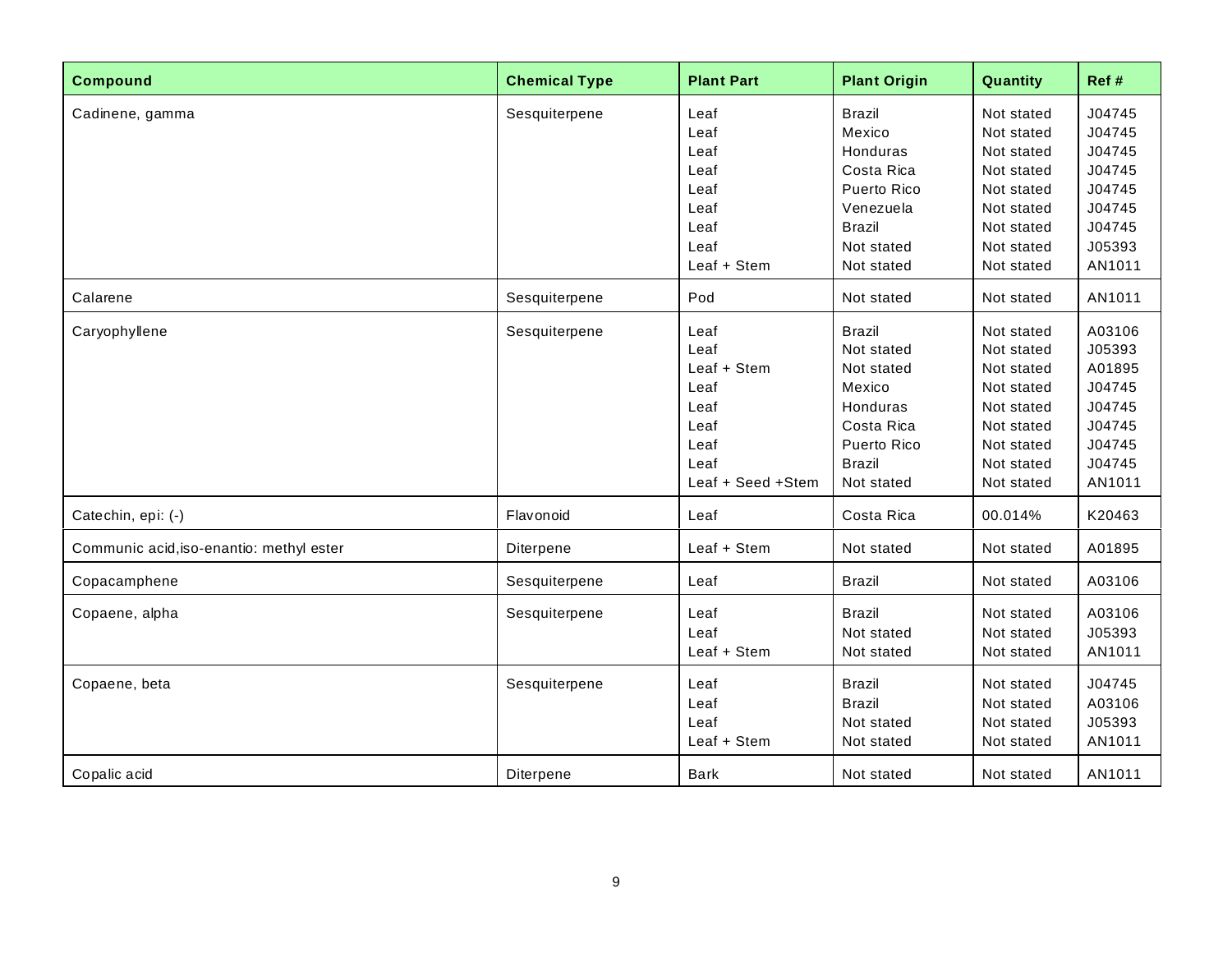| <b>Compound</b>                        | <b>Chemical Type</b>          | <b>Plant Part</b>                   | <b>Plant Origin</b>                                        | Quantity                                             | Ref #                                |
|----------------------------------------|-------------------------------|-------------------------------------|------------------------------------------------------------|------------------------------------------------------|--------------------------------------|
| Cubebene, alpha                        | Sesquiterpene                 | Leaf<br>Leaf<br>Leaf<br>Leaf + Stem | <b>Brazil</b><br><b>Brazil</b><br>Not stated<br>Not stated | Not stated<br>Not stated<br>Not stated<br>Not stated | J04745<br>A03106<br>J05393<br>AN1011 |
| Cubebene, beta                         | Sesquiterpene                 | Leaf                                | Brazil                                                     | Not stated                                           | J04745                               |
| Cyclosativene                          | Sesquiterpene                 | Leaf + Stem<br>Seed                 | Not stated<br>Not stated                                   | Not stated<br>Not stated                             | A01895<br>AN1011                     |
| Cyperene                               | Sesquiterpene                 | Leaf                                | Not stated                                                 | Not stated                                           | AN1011                               |
| Diterpene                              | Diterpene                     | <b>Fruit Hulls</b>                  | Venezuela                                                  | Not stated                                           | M08536                               |
| Eperua-7-13-dien-15-oic acid, ent      | Diterpene                     | <b>Bark</b>                         | <b>Brazil</b>                                              | Not stated                                           | J02754                               |
| Gurjunene, beta                        | Sesquiterpene                 | Leaf + Stem                         | Not stated                                                 | Not stated                                           | A01895                               |
| Heptasaccharide (XXXG)                 | Xyloglucan<br>Oligosaccharide | Seed                                | Not stated                                                 | Not stated                                           | AN1005                               |
| Himachalene, alpha                     | Sesquiterpene                 | Leaf + Stem<br>Seed                 | Not stated<br>Not stated                                   | Not stated<br>Not stated                             | A01895<br>AN1011                     |
| Humulene                               | Sesquiterpene                 | Leaf + Stem                         | Not stated                                                 | Not stated                                           | A01895                               |
| Humulene, alpha                        | Sesquiterpene                 | Leaf                                | <b>Brazil</b>                                              | Not stated                                           | A03106                               |
| Humulene, beta:                        | Sesquiterpene                 | Leaf<br>Leaf<br>Leaf + Stem<br>Leaf | Not stated<br><b>Brazil</b><br>Not stated<br><b>Brazil</b> | Not stated<br>Not stated<br>Not stated<br>Not stated | J05393<br>A03106<br>AN1011<br>J04745 |
| Iso-ozic acid: (-)-                    | Diterpene                     | Seed                                | <b>Brazil</b>                                              | Not stated                                           | AN1002                               |
| Kovalenic acid: (-)-                   | Diterpene                     | Seed                                | Brazil                                                     | Not stated                                           | AN1002                               |
| Lab-13-en-8-beta-ol-15-oic acid, ent   | Diterpene                     | <b>Bark</b><br>Bark                 | <b>Brazil</b><br>Not stated                                | Not stated<br>Not stated                             | J02754<br>AN1011                     |
| Labda-8(17), 13-diene-15-oic acid, ent | Diterpene                     | <b>Bark</b>                         | Not stated                                                 | Not stated                                           | AN1011                               |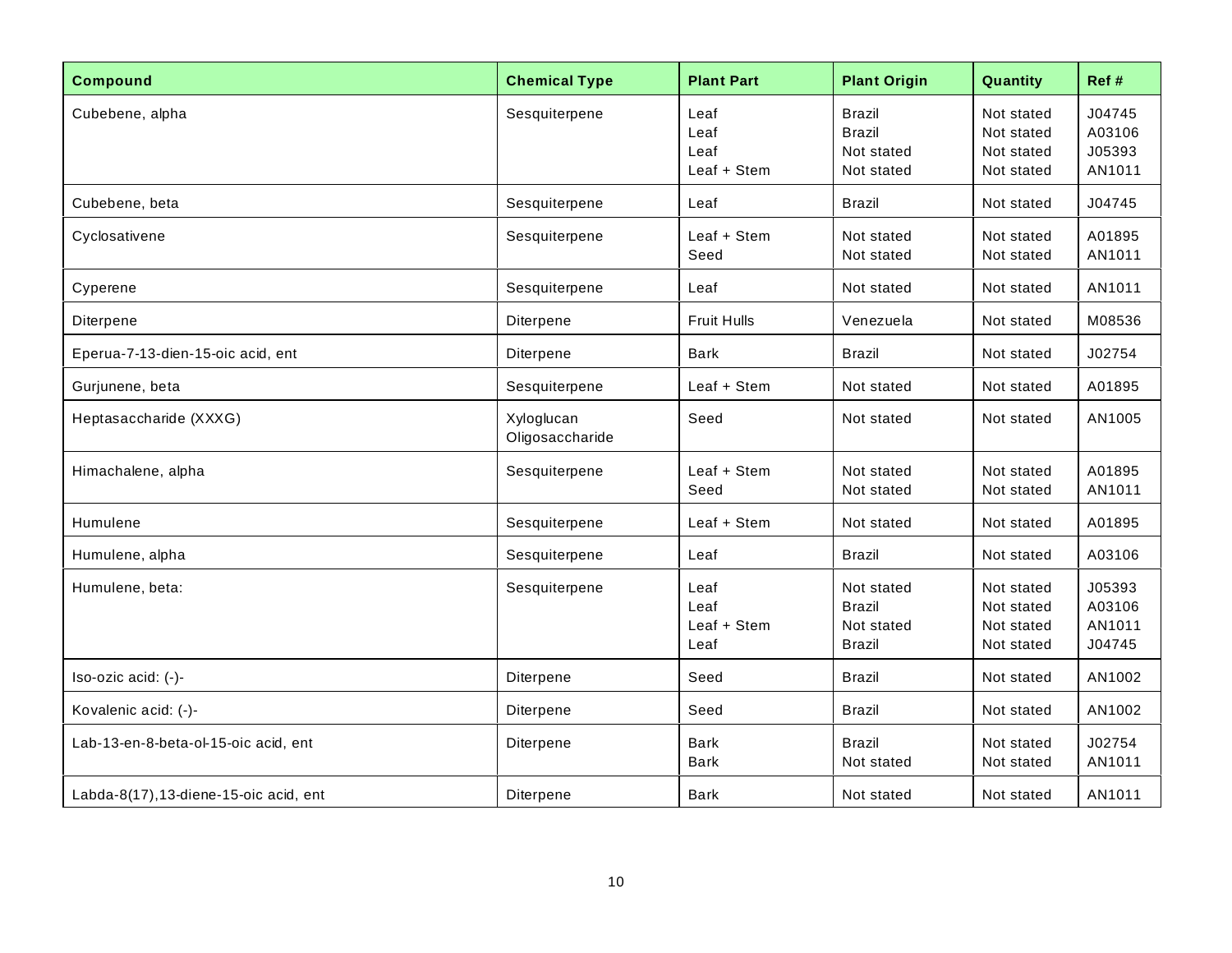| <b>Compound</b>                                       | <b>Chemical Type</b> | <b>Plant Part</b>                   | <b>Plant Origin</b>                                        | Quantity                                             | Ref #                                |
|-------------------------------------------------------|----------------------|-------------------------------------|------------------------------------------------------------|------------------------------------------------------|--------------------------------------|
| Labdan-8-beta-ol-15-oic acid, ent                     | Diterpene            | <b>Bark</b><br><b>Bark</b>          | <b>Brazil</b><br>Not stated                                | Not stated<br>Not stated                             | J02754<br>AN1011                     |
| Methyl (5S*,8S*,9S*,10R*)-cleroda-3, 13E-dien-15-oate | Diterpene            | Seed                                | Brazil                                                     | Not stated                                           | AN1002                               |
| Muurolene, alpha                                      | Sesquiterpene        | Leaf + Stem<br>Seed                 | Not stated<br>Not stated                                   | Not stated<br>Not stated                             | A01895<br>AN1011                     |
| Muurolene, gamma                                      | Sesquiterpene        | Leaf<br>Leaf<br>Leaf + Stem         | <b>Brazil</b><br><b>Brazil</b><br>Not stated               | Not stated<br>Not stated<br>Not stated               | A03106<br>J04745<br>AN1011           |
| Naphthalene-5-carboxylic acid, 1-2-3                  | Diterpene            | Leaf + Stem                         | Not stated                                                 | Not stated                                           | A01895                               |
| Octasaccharide (XXLG)                                 | Oligosaccharide      | Seed                                | Not stated                                                 | Not stated                                           | AN1005                               |
| Ozic acid: (-)-                                       | Diterpene            | Seed                                | <b>Brazil</b>                                              | Not stated                                           | AN1002                               |
| Polysaccharide                                        | Oligosaccharide      | Leaf                                | Brazil                                                     | Not stated                                           | AN1003                               |
| Polysaccharide B1                                     | Oligosaccharide      | Seed                                | Brazil                                                     | Not stated                                           | AN1007                               |
| Selina-4(14)-7(11)-diene                              | Sesquiterpene        | Seed                                | Not stated                                                 | Not stated                                           | AN1011                               |
| Selina-4(14)-7-diene                                  | Sesquiterpene        | Leaf + Stem<br>Seed                 | Not stated<br>Not stated                                   | Not stated<br>Not stated                             | A01895<br>AN1011                     |
| Selinene, alpha                                       | Sesquiterpene        | Leaf<br>Leaf<br>Leaf<br>Leaf + Stem | <b>Brazil</b><br><b>Brazil</b><br>Not stated<br>Not stated | Not stated<br>Not stated<br>Not stated<br>Not stated | J04745<br>A03106<br>J05393<br>AN1011 |
| Selinene, beta                                        | Sesquiterpene        | Leaf<br>Leaf<br>Leaf<br>Leaf + Stem | Not stated<br><b>Brazil</b><br><b>Brazil</b><br>Not stated | Not stated<br>Not stated<br>Not stated<br>Not stated | J05393<br>A03106<br>J04745<br>AN1011 |
| Sitosterol, beta                                      | <b>Steroid</b>       | Leaf + Stem                         | Not stated                                                 | Not stated                                           | K01545                               |
| Taxifolin-3-o-rhamnoside                              | Flavonoid            | Leaf                                | Costa Rica                                                 | 00.013%                                              | K20463                               |
| <b>XXXXG</b>                                          | Oligosaccharide      | Cotyledons                          | <b>Brazil</b>                                              | Not stated                                           | AN1006                               |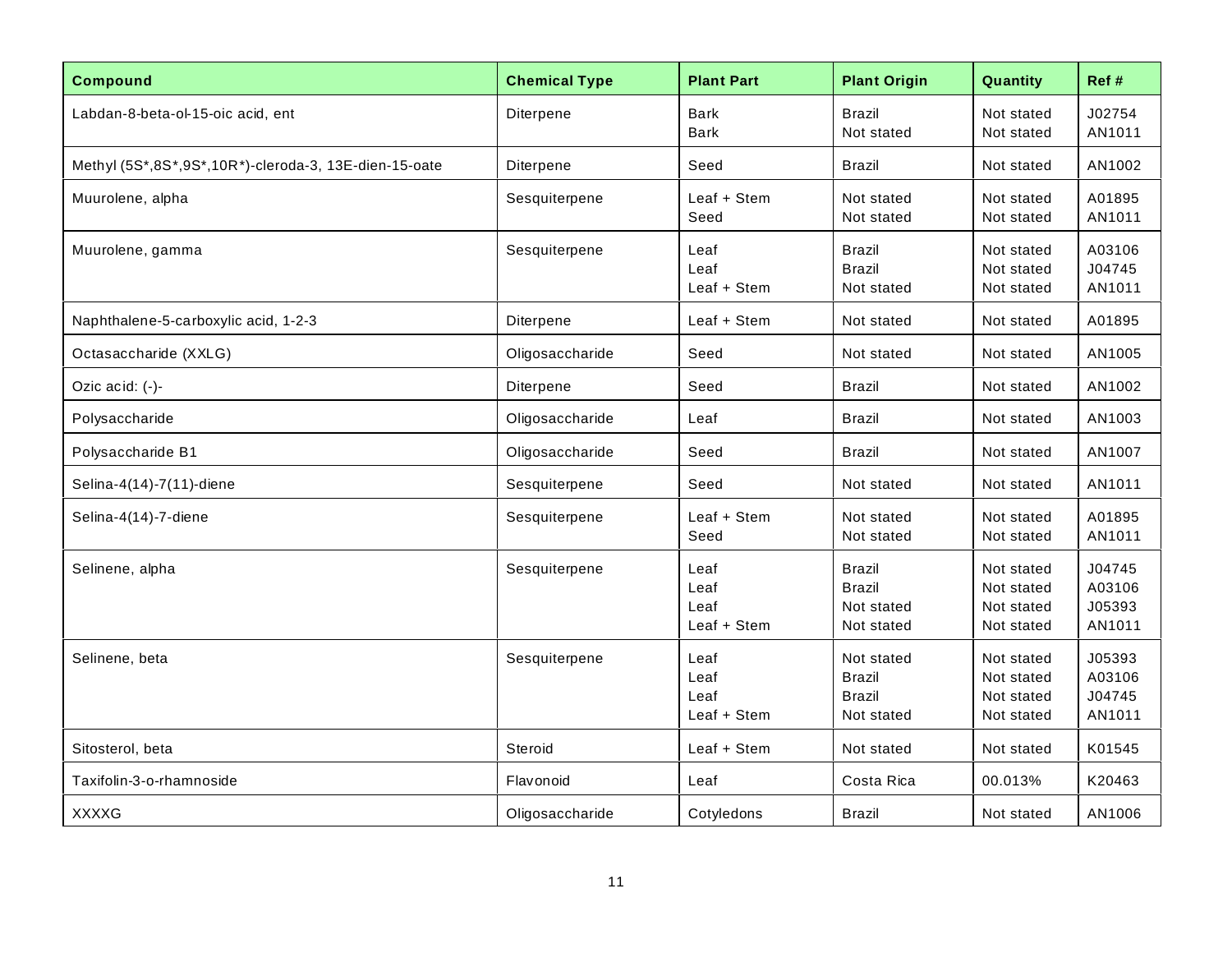#### **Biological Activities for Extracts of Jatoba** *(Hymenaea courbaril)*

| <b>Plant Part - Origin</b>   | <b>Activity Tested For</b>      | <b>Type Extract</b>                                        | <b>Test Model</b>              | <b>Dosage</b> | <b>Result</b>    | <b>Notes/Organism tested</b> | Ref #  |
|------------------------------|---------------------------------|------------------------------------------------------------|--------------------------------|---------------|------------------|------------------------------|--------|
| <b>Stembark Brazil</b>       | <b>Uterine Stimulant Effect</b> | H <sub>2</sub> O Ext                                       | Rat oral                       | Not stated    | Inactive         | Uterus (estrog).             | A03531 |
| Resin Not stated             | <b>Allergenic Activity</b>      | Resin                                                      | <b>External Human</b><br>Adult | Not stated    | Equiv.           |                              | T15941 |
| <b>Not stated Brazil</b>     | Anti-inflammatory Activity      | Not stated                                                 | Not stated                     | Not stated    | Active           | Inhibited 5-lipoxygenase.    | AN1004 |
| <b>Bark Guatemala</b>        | Diuretic Activity               | Decoction                                                  | Nasogastric Rat                | $1.0$ gm/kg   | Active           |                              | T15295 |
| Leaf + Stem Panama           | Antifungal Activity             | <b>MEOH Ext</b>                                            | Agar plate                     | 100.0 mcg     | Active           | Cladosporium cucumerinum     | K11142 |
| Resin Surinam                | Antifungal Activity             | ETOH (95%) Ext                                             | Agar plate                     | $5.0$ mg/ml   | Active           | Aspergillus niger            | T14756 |
| Leaf Brazil                  | Antifungal Activity             | Resin                                                      | Not stated                     | $3.0$ mg/ml   | Active           | Pestalotia subcultularis     | M07240 |
| Leaf Mexico                  | Antifungal Activity             | Resin                                                      | Not stated                     | $3.0$ mg/ml   | Active           | Pestalotia subcultularis     | M07240 |
| Leaf + Stem Panama           | Antifungal Activity             | CHCL3 Ext                                                  | Agar plate                     | $100.0$ mcg   | Active           | Cladosporium cucumerinum     | K11142 |
| Leaf + Stem Panama           | Antifungal Activity             | H <sub>2</sub> O Ext                                       | Agar plate                     | 100.0 mcg     | Inactive         | Cladosporium cucumerinum     | K11142 |
| Bark Panama                  | Antifungal Activity             | <b>CHCL Ext</b><br>H <sub>2</sub> O Ext<br><b>MEOH Ext</b> | Agar plate                     | 100.0 mcg     | Inactive         | Cladosporium cucumerinum     | K11142 |
| <b>Bark Surinam</b>          | Antifungal Activity             | ETOH (95%) Ext                                             | Agar plate                     | 50.0 mg/ml    | Inactive         | Aspergillus niger            | T14756 |
| Leaf + Stem<br><b>Brazil</b> | Anti-yeast Activity             | Not stated                                                 | Agar plate                     | 100.0 mcg     | Active           | Candida albicans             | AN1010 |
| Leaf + Stem Panama           | Anti-yeast Activity             | CHCL3 Ext                                                  | Agar plate                     | 100.0 mcg     | Active           | Candida albicans             | K11142 |
| <b>Bark Panama</b>           | Anti-yeast Activity             | CHCL3 Ext                                                  | Agar plate                     | 100.0 mcg     | Weak<br>Activity | Candida albicans             | K11142 |
| <b>Resin Surinam</b>         | Anti-yeast Activity             | ETOH (95%) Ext                                             | Agar plate                     | 50.0 mg/ml    | Inactive         | Candida albicans             | T14756 |
| Leaf + Stem Panama           | Anti-yeast Activity             | H <sub>2</sub> O Ext<br><b>MEOH Ext</b>                    | Agar plate                     | 100.0 mcg     | Inactive         | Candida albicans             | K11142 |
| <b>Bark Surinam</b>          | Anti-yeast Activity             | ETOH (95%) Ext                                             | Agar plate                     | 50.0 mg/ml    | Inactive         | Candida albicans             | T14756 |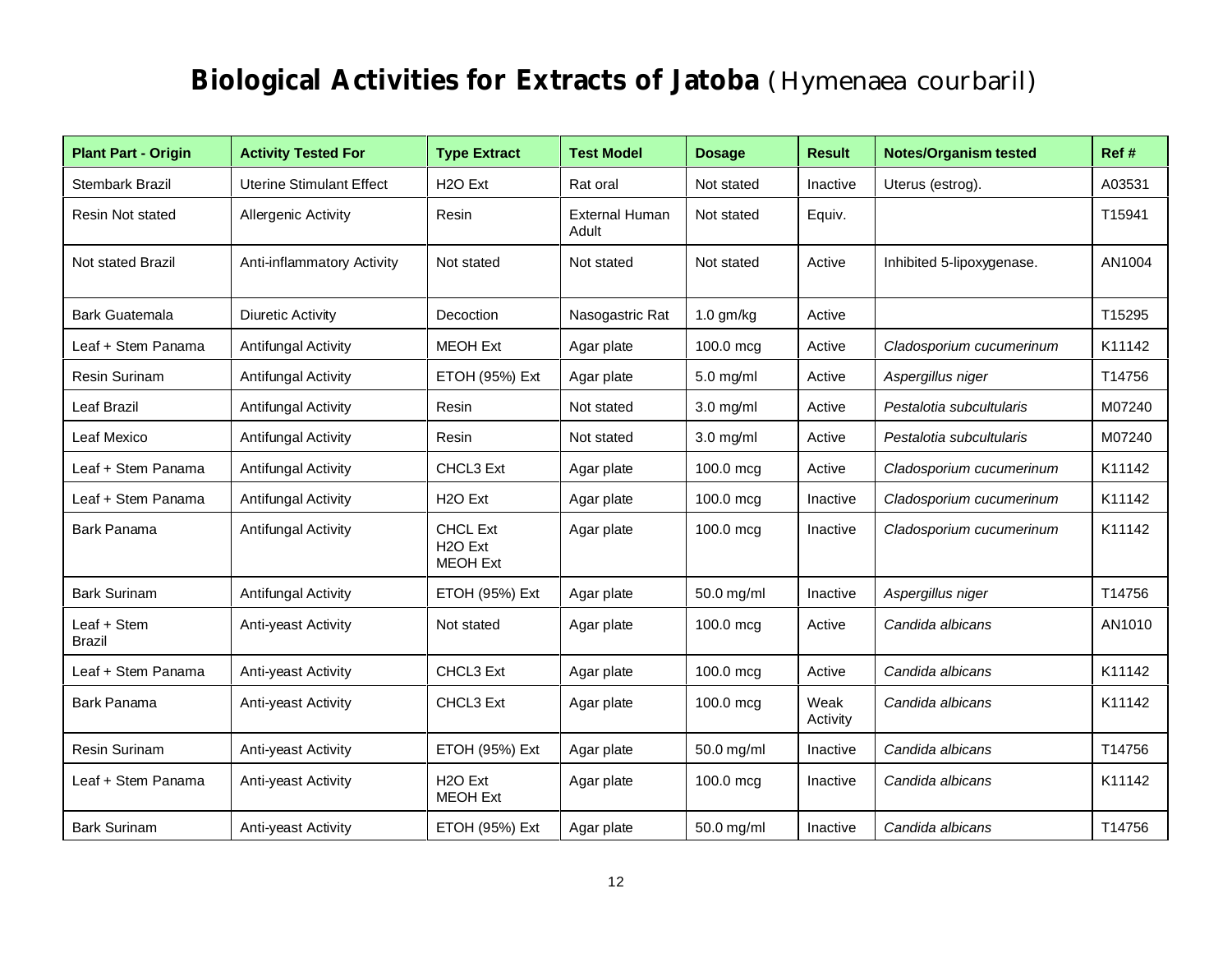| <b>Plant Part - Origin</b> | <b>Activity Tested For</b>    | <b>Type Extract</b>                     | <b>Test Model</b>            | <b>Dosage</b> | <b>Result</b> | <b>Notes/Organism tested</b>                                                                    | Ref #  |
|----------------------------|-------------------------------|-----------------------------------------|------------------------------|---------------|---------------|-------------------------------------------------------------------------------------------------|--------|
| <b>Bark Panama</b>         | Anti-yeast Activity           | H <sub>2</sub> O Ext<br><b>MEOH Ext</b> | Agar plate                   | 100.0 mcg     | Inactive      | Candida albicans                                                                                | K11142 |
| Stembark Guatemala         | Anti-yeast Activity           | ETOH (60%) Ext                          | Agar plate                   | Not stated    | Inactive      | Candida albicans                                                                                | M31296 |
| Leaf + Stem Brazil         | Antibacterial Activity        | CHCL3 Ext                               | Agar plate                   | $100$ ug/ml   | Active        | Klebsiella pneumoniae                                                                           | AN1010 |
| <b>Bark Surinam</b>        | Antibacterial Activity        | ETOH (95%) Ext                          | Agar plate                   | 50.0 mg/ml    | Active        | <b>Bacillus subtilis</b>                                                                        | T14756 |
| <b>Bark Brazil</b>         | <b>Antibacterial Activity</b> | H <sub>2</sub> O Ext                    | Agar plate                   | 4.2%          | Active        | Bacillus cereus<br>Staphylococcus aureus                                                        | ZZ1002 |
| <b>Bark Surinam</b>        | <b>Antibacterial Activity</b> | ETOH (95%) Ext                          | Agar plate                   | 50.0 mg/ml    | Active        | Escherichia coli<br>Staphylococcus aureus<br>Pseudomonas aeruginosa                             | T14756 |
| <b>Resin Surinam</b>       | Antibacterial Activity        | ETOH (95%) Ext                          | Agar plate                   | 50.0 mg/ml    | Inactive      | <b>Bacillus subtilis</b><br>Escherichia coli<br>Pseudomonas aeruginosa<br>Staphylococcus aureus | T14756 |
| <b>Bark Brazil</b>         | <b>Molluscicidal Activity</b> | Essential oil                           | Not stated                   | $1-10$ mg     | Inactive      | Biomphalaria glabrata                                                                           | T07475 |
| <b>Bark Brazil</b>         | <b>Molluscicidal Activity</b> | ETOH (95%) Ext<br>H <sub>2</sub> O Ext  | Not stated                   | 10000 ppm     | Inactive      | Biomphalaria glabrata<br>Biomphalaria straminea                                                 | W02949 |
| Seed Mexico                | Hemagglutinin Activity        | H <sub>2</sub> O Ext                    | Cow<br>Human Adult<br>Rabbit | Not stated    | Inactive      | RBC.                                                                                            | T00351 |
| Seed Mexico                | <b>Trypsin Inhibition</b>     | H <sub>2</sub> O Ext                    | Not stated                   | Not stated    | Active        | 16.57 trypsin units inhibited.                                                                  | T00351 |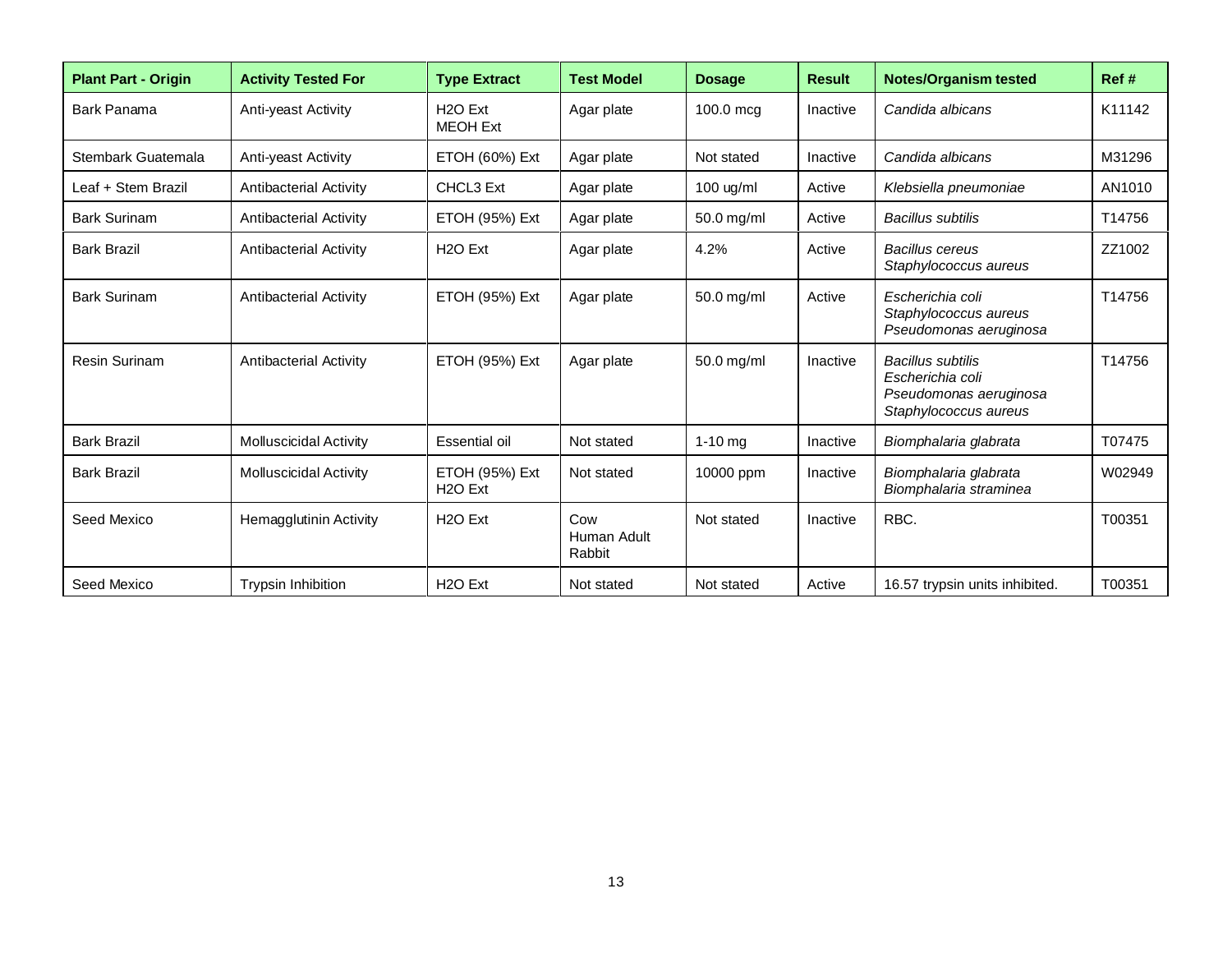### **Biological Activities for Compounds of Jatoba** *(Hymenaea courbaril)*

| <b>Compound</b>                   | <b>Activity Tested For</b>     | <b>Test Model</b> | <b>Dosage</b>   | <b>Result</b>                | <b>Notes/Organism tested</b>                                                                                   | Ref #  |
|-----------------------------------|--------------------------------|-------------------|-----------------|------------------------------|----------------------------------------------------------------------------------------------------------------|--------|
| (13R)-13-hydroxy-1(10),           | <b>Cytotoxic Activity</b>      | Agar plate        | Not stated      | Weak                         | 1138 mutant yeast strain.                                                                                      | AN1001 |
| 14-ent-halimadien -18-oic<br>acid |                                | Cell culture      | Not stated      | Activity<br>Weak<br>Activity | A2780 human ovarian cancer cell line.                                                                          |        |
| Astilbin                          | <b>Hepatoprotective Effect</b> | Rat               | 40 mg/kg        | Active                       | In CI(4)C-induced hepatotoxicity astilbin<br>restored lipoperoxides and tissue<br>prostanoids to basal levels. | AN1008 |
| Alpha-humulene                    | <b>Antitumor Activity</b>      | Not stated        | Not stated      | Active                       |                                                                                                                | AN1015 |
| Alpha-humulene                    | Antibacterial Activity         | Not stated        | Not stated      | Active                       |                                                                                                                | AN1014 |
| Beta-bisabolene                   | <b>Abortifacient Effect</b>    | Not stated        | Not stated      | Active                       |                                                                                                                | ZZ1022 |
| Beta-bisabolene                   | <b>Antiviral Activity</b>      | Not stated        | IC50=1800 mcg   | Active                       | <b>Rhinovirus</b>                                                                                              | AN1022 |
| Beta-bisabolene                   | <b>Antiulcer Activity</b>      | Not stated        | IC50=100 mg/kg  | Active                       |                                                                                                                | AN1023 |
| Caryophyllene                     | Anticarcinogenic Activity      | Not stated        | MIC=1600 mcg/ml | Active                       |                                                                                                                | AN1019 |
| Caryophyllene                     | <b>Antitumor Activity</b>      | Not stated        | Not stated      | Active                       |                                                                                                                | AN1015 |
| Caryophyllene                     | Antifungal Activity            | Not stated        | Not stated      | Active                       | Candida albicans                                                                                               | ZZ1022 |
| Caryophyllene                     | <b>Antibacterial Activity</b>  | Not stated        | Not stated      | Active                       |                                                                                                                | AN1014 |
| Caryophyllene                     | Antibacterial Activity         | Not stated        | Not stated      | Active                       | Staphylococcus<br>Streptococci                                                                                 | ZZ1022 |
| Caryophyllene                     | Antifeedant Activity           | Not stated        | 500 ppm         | Active                       |                                                                                                                | AN1021 |
| Caryophyllene                     | Anti-inflammatory Activity     | Not stated        | Not stated      | Active                       |                                                                                                                | AN1016 |
| Caryophyllene                     | Anti-inflammatory Activity     | Not stated        | IC50=100 uM     | Active                       |                                                                                                                | AN1020 |
| Caryophyllene                     | Antiedemic Activity            | Not stated        | Not stated      | Active                       |                                                                                                                | AN1020 |
| Caryophyllene                     | <b>Antiulcer Activity</b>      | Oral Rat          | Not stated      | Active                       | Inhibited gastric mucosal injury by ETOH<br>and HCI.                                                           | AN1016 |
| Caryophyllene                     | Anti-asthmatic Activity        | Not stated        | Not stated      | Active                       |                                                                                                                | AN1018 |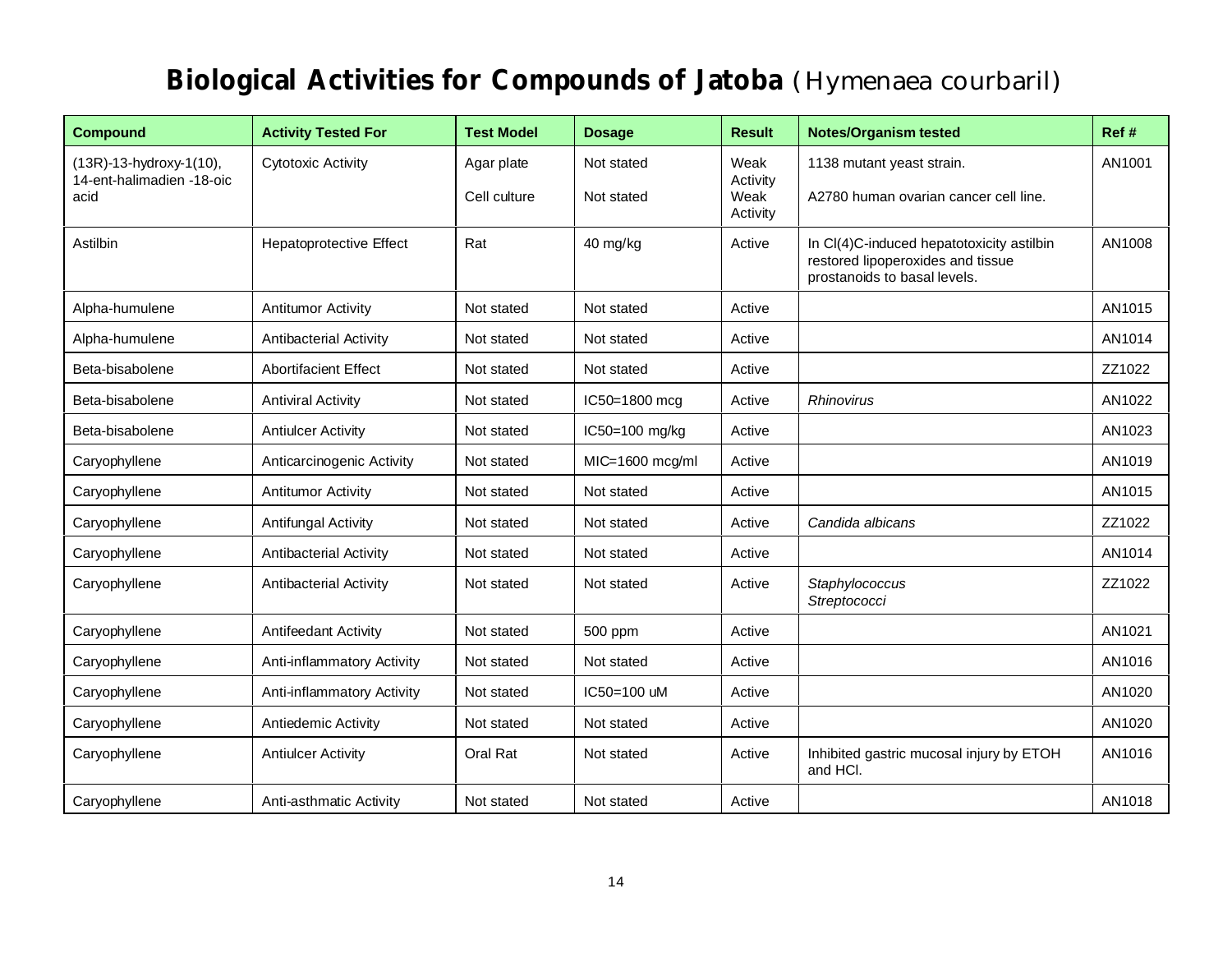| <b>Compound</b> | <b>Activity Tested For</b>              | <b>Test Model</b> | <b>Dosage</b>        | <b>Result</b> | <b>Notes/Organism tested</b>                                                                                                  | Ref #  |
|-----------------|-----------------------------------------|-------------------|----------------------|---------------|-------------------------------------------------------------------------------------------------------------------------------|--------|
| Caryophyllene   | Aldose-Reductase Inhibitory<br>Activity | Not stated        | Not stated           | Active        |                                                                                                                               | ZZ1022 |
| Caryophyllene   | Antiacne Activity                       | Not stated        | Not stated           | Active        |                                                                                                                               | ZZ1022 |
| Caryophyllene   | Glutathione-S-transferase<br>Induction  | Mouse             | Not stated           | Active        | (liver & small intestine)                                                                                                     | AN1015 |
| Caryophyllene   | <b>Sedative Effect</b>                  | Not stated        | Not stated           | Active        |                                                                                                                               | ZZ1022 |
| Copalic acid    | Antimicrobial Activity                  | Agar Plate        | $MIC=<10$ mcg/ml     | Active        | Gram-positive bacteria.<br><b>B.</b> subtilis<br>S. aureus<br>S. epidermidis                                                  | AN1017 |
| Copalic acid    | Anti-inflammatory Activity              | Rat               | Not stated           | Active        | vs. carrageenin-induced pedal edema.<br>Reduced granuloma formation and vascular<br>permeability to intracutaneous histamine. | AN1013 |
| Copalic acid    | Cytotoxic Activity                      | Cell Culture      | $IC50 = > 10$ mcg/ml | Inactive      | P-388 (lymphoid neoplasm).<br>A-549 (human lung carcinoma).<br>HT-29 (human colon carcinoma).<br>MEL-28 (human melanoma).     | AN1017 |
| Delta-cadinene  | Anticarcinogenic Activity               | Not stated        | MIC=800 mcg/ml       | Active        |                                                                                                                               | AN1019 |
| Delta-cadinene  | Antibacterial Activity                  | Not stated        | MIC=800 mcg/ml       | Active        |                                                                                                                               | AN1019 |
| Delta-cadinene  | Antibacterial Activity                  | Not stated        | Not stated           | Active        | Streptococci                                                                                                                  | ZZ1022 |
| Delta-cadinene  | Aldose-reductase Inhibitory<br>Activity | Not stated        | Not stated           | Active        |                                                                                                                               | ZZ1022 |
| Delta-cadinene  | <b>Antiacne Activity</b>                | Not stated        | Not stated           | Active        |                                                                                                                               | ZZ1022 |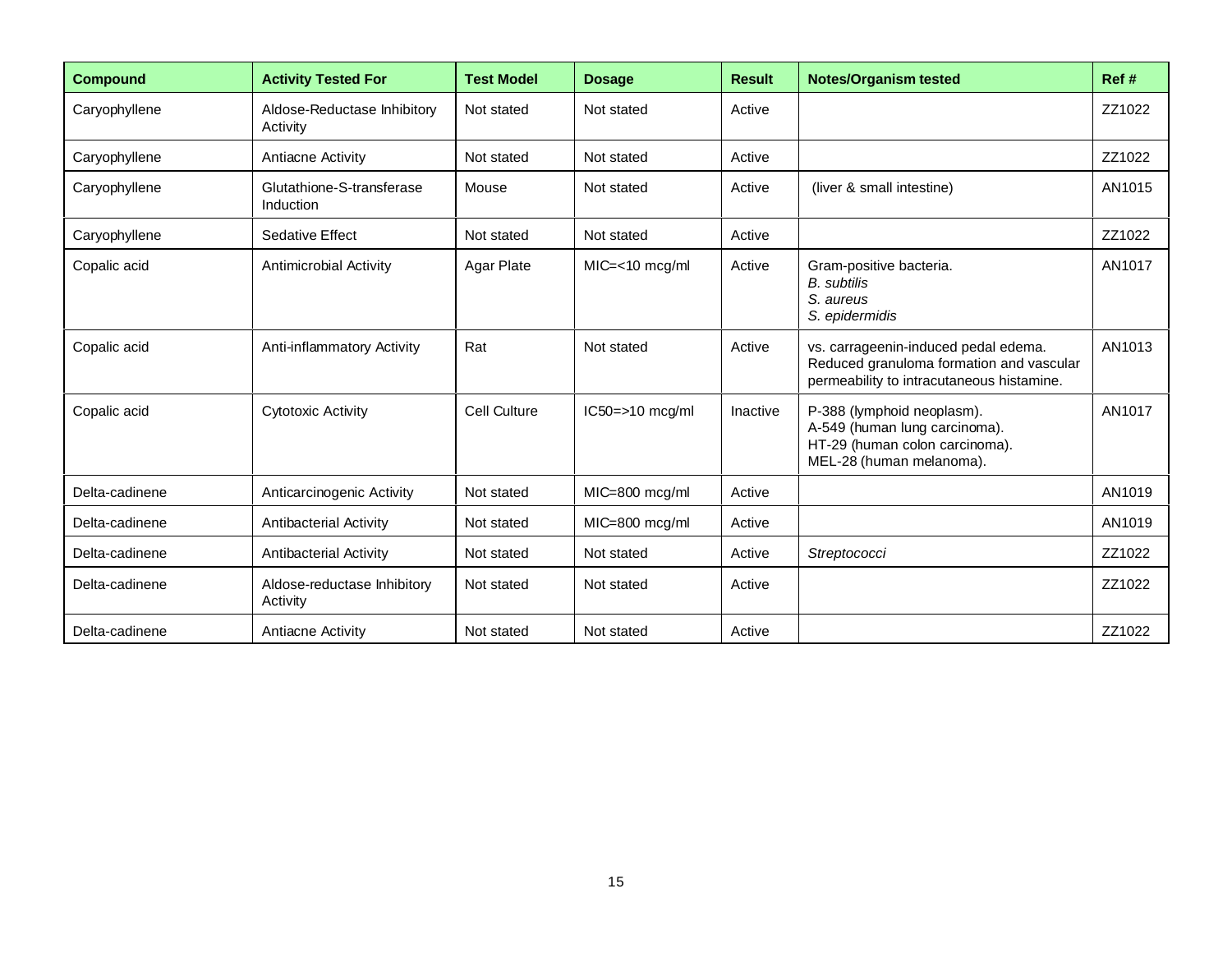### **Literature Cited - Jatoba** *(Hymenaea courbaril)*

| A01895 | STRUCTURE AND STEREOCHEMISTRY OF THE DITERPENES OF HYMENAEA COUBARIL (CAESALPINIOIDEAE) SEED POD RE.<br>KHOO, SF: OEHLSCHLAGER, AC: OURISSON, G TETRAHEDRON 29:3379- (1973) (DEPT CHEM SIMON FRAZER UNIV BURNABY BC<br>CANADA)                                                                 |
|--------|------------------------------------------------------------------------------------------------------------------------------------------------------------------------------------------------------------------------------------------------------------------------------------------------|
| A03106 | SESQUITERPENES IN LEAF POCKET RESIN OF HYMENAEA COURBARIL. MARTIN, SS: LANGENHEIM, JH: ZAVARIN, E:<br>PHYTOCHEMISTRY 11: 3049-(1972) (DIV NATUR SCI UNIV CALIORNIA SANTA CRUZ CA 95060 USA)                                                                                                    |
| A03531 | PHARMACOLOGICAL SCREENING OF SOME BRAZILIAN PLANTS. BARROS, GSG: MATOS, JA: VIEIRA, JEV: SOUSA, MP: MEDEIROS, MC:<br>J PHARM PHARMOL 22: 116-(1970) (SCH PHARM UNIV FED DO CEARA FORTALEZA BRAZIL)                                                                                             |
| H13206 | PARTIAL STRUCTURE OF A XYLOGLUAN FROM THE SEED OF HYMENAEA COURBARIL VAR. STILBOCARPA (JATOBA). LIMA, NN:<br>REICHER,F: CORREA,JBC: GANTER,JLMS: SIERAKOWSKI,MR: CIENC CULT(SAO PAULO) 45 1: 22-26 (1993) (DEPT BIOQUIM UNIV FED<br>PARANS CURITIBA 81531-970 BRAZIL)                          |
| J02754 | DITERPENES IN THE BARK OF HYMENEA COUBARIL. MARSAIOLI, AJ: DE FREITAS LEITAO FILHO, H: DE PAIVA CAMPELLO, J:<br>PHYTOCHEMISTRY 14: 1882-1883 (1975) (INST QUIM UNIV ESTAD CAMPINAS SAO PAULO BRAZIL)                                                                                           |
| J04745 | QUANTITATIVE VARIATION IN LEAF POCKET RESIN COMPOSITION IN HYMENAEA COURBARIL. MARTIN,SS: LANGENHEIM, JH:<br>ZAVARIN, E: BIOCHEM SYST ECOL 2: 75-(1974) (DIV NATUR SCI UNIV CALIF SANTA CRUZ CA 95060 USA)                                                                                     |
| J05393 | VEGETABLE GROWTH AND LEAF RESIN COMPOSITION IN HYMENAEA COURBARIL UNDER PHOTOPERIODIC EXTREMES.<br>STUBBLEBINE, W: LANGENHEIM, JH: LINCOLN, D: BIOCHEM SYST ECOL 2: 219-(1975) (DIV NAT SCI UNIV CALIFORNIA SANTA CRUZ CA<br>95064 USA)                                                        |
| K00542 | BIOSYNTHESIS OF SESQUITERPENES IN HYMENAEA INFERRED FROM THEIR QUANTITATIVE CO-OCCURRENCE. MARTIN, SS:<br>LANGENHEIM, JH: ZAVARIN, E: PHYTOCHEMISTRY 15: 113-119 (1976) (DIV NATURAL SCI UNIV CALIFORNIA SANTA CRUZ CA 95064<br>USA)                                                           |
| K01545 | ISOLATION OF ASTILBIN AND SITOSTEROL FROM HYMENAEA COURBARIL. LOPEZ, JA; SCHIFF JR, PL: PHYTOCHEMISTRY 15: 2027F-<br>(1976) (DEPT PHARMACOG SCH PHARM UNIV PITTSBURGH PITTSBURGH PA 15213 USA)                                                                                                 |
| K11142 | SCREENING FOR ANTIFUNGAL ACTIVITY OF PANAMANIAN PLANTS. RAHALISON,L: HAMBURGER,M: HOSTETTMANN,K: MONOD,M:<br>FRENK,E: GUPTA, MP: SANTANA,AI: CORREA, MD: GONZALEZ, AG: INT J PHARMACOG 31 1: 68-76 (1993) (INST PHARMACOG &<br>PHYTOCHEM SCH PHARM UNIV LAUSANNE LAUSANNE CH-1005 SWITZERLAND) |
| K20463 | A FLAVANOLOL RHAMNOSIDE FROM HYMENAEA COURBARIL LEAVES. ARTAVIA, D: BARRIOS, M: CASTRO, O: FITOTERAPIA 66 1: 91-<br>92 (1995) (DEPT CHEM NATL NIV HEREDIA 3000 COSTA RICA)                                                                                                                     |
| L04137 | AMAZONIAN ETHNOBOTANICAL DICTIONARY. DUKE, JAMES AND VASQUEZ, RUDOLFO. BOCA RATON, FL: CRC PRESS INC, (1994)                                                                                                                                                                                   |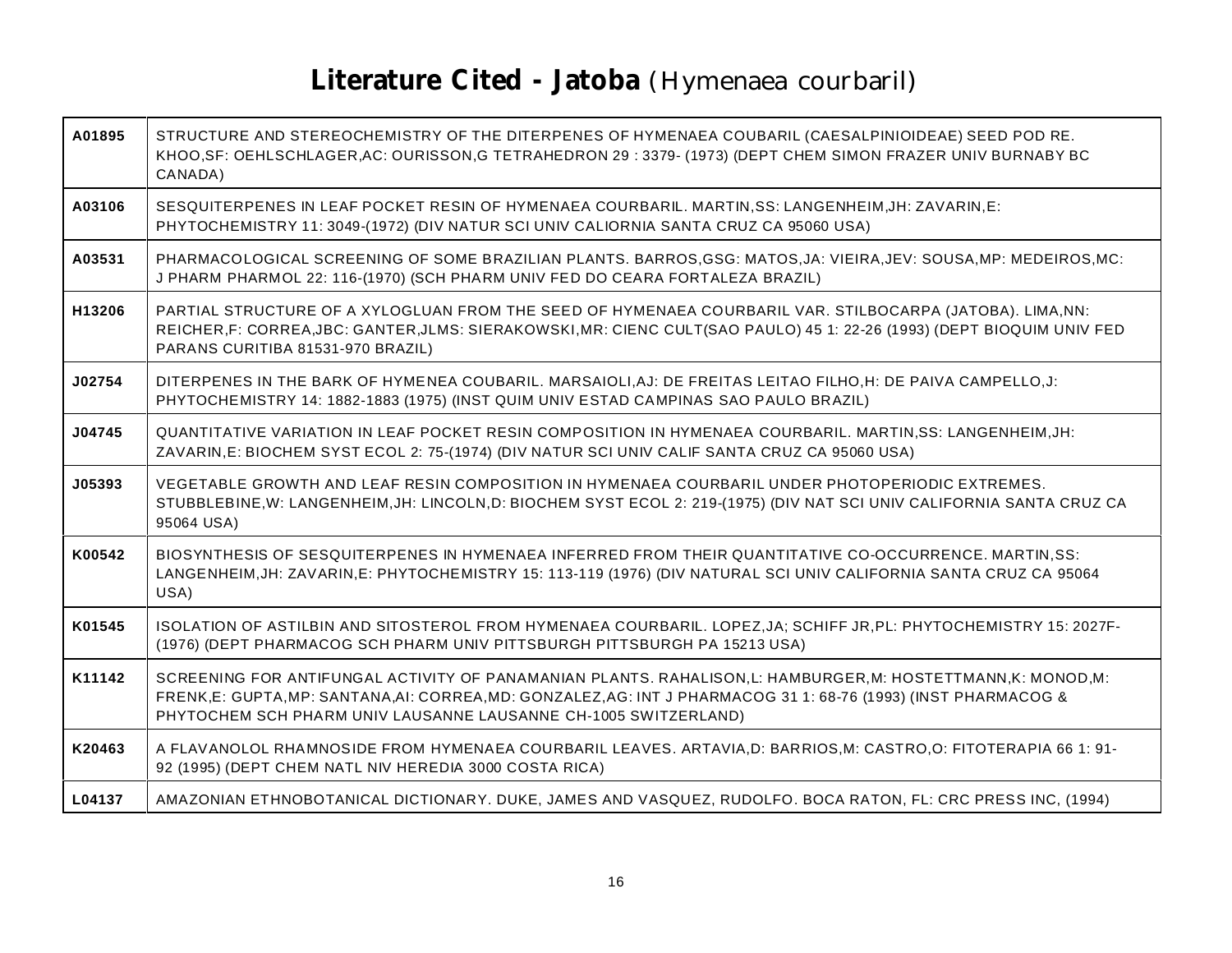| M07240 | INHIBITORY EFFECTS OF HYMENAEA AND COPAIFERA LEAF RESINS ON THE LEAF FUNGUS, PESTALOTIA SUBCUTICULARI<br>ARRHENIUM, S: LANGENHEIM, JH: BIOCHEM SYST ECOL 11 4: 361-366 (1983) (DIV NATURAL SCI UNIV CALIFORNIA SANTA CRUZ CA<br>95064 USA)                                                                                                                                                 |
|--------|--------------------------------------------------------------------------------------------------------------------------------------------------------------------------------------------------------------------------------------------------------------------------------------------------------------------------------------------------------------------------------------------|
| M08536 | A NEW EPERUANE TYPE DITERPENIC ACID FROM THE FRUITS OF THE HYMENAEA COURBARIL (CAESALPINIACEAE). MATHUR, SB:<br>ARMAS, HD: ABSTR INTERNAT RES CONG NAT PROD COLL PHARM UNIV N CAROLINA CHAPEL HILL NC JULY 7-12 1985: ABSTRA-<br>43(1985) (DEPT QUIM UNIV ORENTE CUMANA VENEZULA)                                                                                                          |
| M31296 | PLANTS USED IN GUATEMALA FOR THE TREATMENT OF DERMATOMUCOSAL INFECTIONS. 1: SCREENING OF 38 PLANT EX.<br>CACERES,A: JAUREGUI,E: HERRERA,D: LOGEMANN,h: J ETHNOPHARMACOL 33 3: 277-283 (1991) (FAC CHEM SCI PHARM UNIV SAN<br>CARLOS GUATEMALA CITY GUATEMALA)                                                                                                                              |
| T00351 | CHEMICAL COMPOSITION AND TOXIC FACTORS CONTENT IN FIFTEEN LEGUMINOSAE SEEDS. GIRAL, F: SOTELO, A: LUCAS, B: DE LA<br>VEGA, A: Q J CRUDE DRUG RES 16: 143-(1978) (DEPT QUIM FARM + NAT FAC QUIM UNIV NACL AUTON MEX MEXICO DF 20 MEXICO)                                                                                                                                                    |
| T01287 | ETHNOPHARMACOGNOSITIC OBSERVATIONS ON PANAMANIAN MEDICINAL PLANTS. PART I. GUPTA, MP: ARIAS, TD: CORREA, M:<br>LAMBA, SS: Q J CRUDE DRUG RES 17 3/4: 115-130 (1979) (ORG AMER ST PHARMACOG RES UNIT FAC CIENC NAT Y FARM UNIV<br>PANAMA PANAMA CITY 10767 PANAMA)                                                                                                                          |
| T07475 | MOLLUSCICIDAL ACTIVITY OF ESSENTIAL OILS FROM NORTHEASTERN BRAZILIAN PLANTS. ROUQUAYROL, MZ: FONTELES, MC:<br>ALENCAR, JE: JOSE DE ABREU MATOS, F: CRAVEIRO, AA: REV BRASIL PESQ MED BIOL 13: 135-143 (1980) (CENT CIENC SAUDE UNIV<br>FED DO CEARA PORANGABACU CEARA BRAZIL)                                                                                                              |
| T08730 | VER-O-PESO: THE ETHNOBOTANY OF AN AMAZONIAN MARKET. VAN DEN BERG, MA: ADVANCES IN ECONOMIC BOTANY<br>ETHNOBOTANY IN THE NEOTROPICS G T PRANCE & JA KALLUNKI(EDS) NEW YORK BOTA 149 (1984)                                                                                                                                                                                                  |
| T14756 | MEDICINAL PLANTS OF SURINAM. IV. ANTIMICROBIAL ACTIVITY OF SOME MEDICINAL PLANTS. VERPOORTE,R: DIHAL,PP: J<br>ETHNOPHARMACOL 21 3: 315-318 (1987) (CENT BIO-PHARM SCI DIV PHARMACOG STATE UNIV LEIDEN LEIDEN 2300 NETHERLANDS)                                                                                                                                                             |
| T15295 | DIURETIC ACTIVITY OF PLANTS USED FOR THE TREATMENT OF URINARY AILMENTS IN GUATEMALA. CACERES, A: GIRON, LM:<br>MARTINEZ, AM: J ETHNOPHARMACOL 19 3: 233-245 (1987) (CENT MESOAMERICAN STUD APPROPRIATE TECHNOL UNIV SAN<br>CARLOS GUATEMALA GUATEMALA)                                                                                                                                     |
| T15941 | CONTACT ALLERGY TO MANILLA RESIN. NOMENCLAUTURE AND PHYSICO-CHEMISTRY OF MANILLA, KAURI, DAMAR AN JOST, T:<br>SELL,Y: FOUSSEREAU,J: CONTACT DERMATITIS 21 4: 228-238 (1989) (CLINIQ SAINT CHRISTOPHE BELFORT 90000 FRANCE)                                                                                                                                                                 |
| W02949 | MOLLUSCICIDAL ACTIVITY OF PLANTS FROM NORTHEAST BRAZIL. PINHEIRO DE SOUSA, M: ROUQUAYROL, MZ: REV BRAS FPESQ<br>MED BIOL 7 4: 389-394 (1974) (DEPT FARMACOL EXP CENT CIENC SAUDE UNIV FED CEARA CEARA BRAZIL)                                                                                                                                                                              |
| AN1001 | ISOLATION AND ABSOLUTE CONFIGURATION OF ENT-HALIMANE DITERPENOIDS FROM HYMENAEA COURBARIL FROM THE<br>SURINAME RAIN FOREST. ABDEL-KADER, M: BERGER, JM: SLEBODNICK, C: HOCK, J: MALONE, S: WISSE, JH: WERKHOVEN, MC:<br>MAMBER, S: KINGSTON, DG: J NAT PROD 65 1: 11-5 (2002) (DEPARTMENT OF CHEMISTRY, VIRGINIA POLYTECHNIC INSTITUTE AND<br>STATE UNIVERSITY, BLACKSBURG, VIRGINIA, USA) |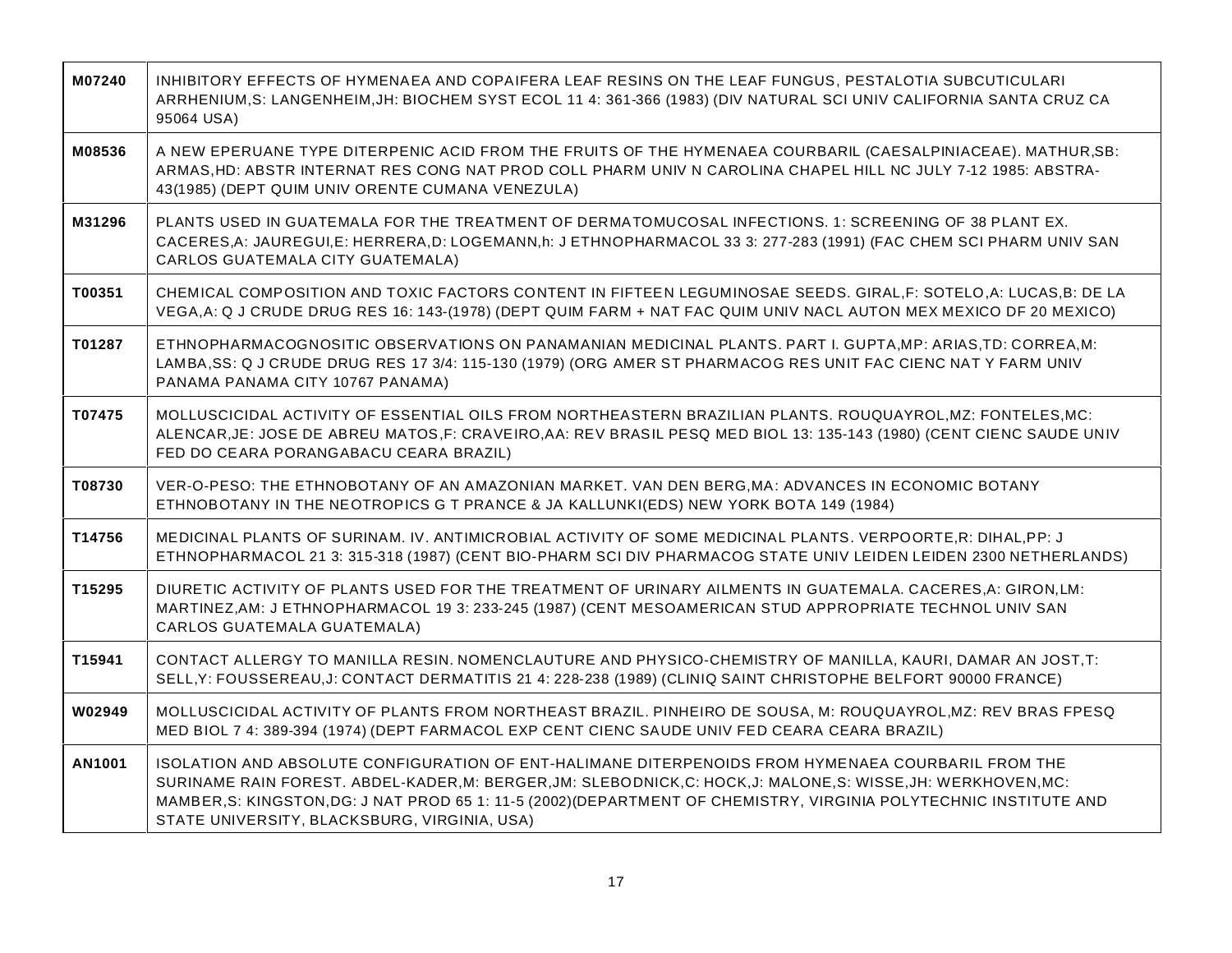| AN1002 | CLERODANE-TYPE DITERPENES FROM THE SEED PODS OF HYMENAEA COURBARIL VAR. STILBOCARPA. NOGUEIRA, RT:<br>SHEPHERD, GJ: LAVERDE, A JR: MARSAIOLI, AJ: IMAMURA, PM: PHYTOCHEMISTRY 58 8: 1153-7 (2001) (INSTITUTO DE QUIMICA,<br>UNICAMP, CP 6154, CAMPINAS, SP, BRAZIL)                                                                            |
|--------|------------------------------------------------------------------------------------------------------------------------------------------------------------------------------------------------------------------------------------------------------------------------------------------------------------------------------------------------|
| AN1003 | XYLOGLUCAN FROM THE LEAVES OF HYMENAEA COURBARIL. BUSATO, AP: VARGAS-RECHIA, CG: REICHER, F: PHYTOCHEMISTRY<br>58 3: 525-31 (2001)(DEPARTMENTO DE BIOQUIMICA, UNIVERSIDADE FEDERAL DO PARANA; CURITIBA, PARANA, BRAZIL)                                                                                                                        |
| AN1004 | SCREENING BRAZILIAN PLANT SPECIES FOR IN VITRO INHIBITION OF 5-LIPOXYGENASE. BRAGA, FC: WAGNER, H: LOMBARDI, JA: DE<br>OLIVEIRA, AB: PHYTOMEDICINE 6 6: 447-52 (2000) (FACULDADE DE FARMACIA, UFMG, BELO HORIZONTE, BRAZIL)                                                                                                                    |
| AN1005 | XYLOGLUCAN OCTASACCHARIDE XXLGOL DERIVED FROM THE SEEDS OF HYMENAEA COURBARIL ACTS AS A SIGNALING<br>MOLECULE. VARGAS-RECHIA,C: REICHER,F: RITA SIERAKOWSKI,M: HEYRAUD,A: DRIQUEZ,H: LINART,Y: PLANT PHYSIOL 116 3:<br>1013-21 (1998)                                                                                                          |
| AN1006 | A NEW FAMILY OF OLIGOSACCHARIDES FORM THE XYLOGLUCAN OF HYMENAEA COURBARIL L. (LEGUMINOSAE) COTYLEDONS.<br>BUCKERIDGE, MS: CROMBIE, HJ: MENDES, CJ: REID, JS: GIDLEY, MJ: VIEIRA, CC: CARBOHYDR RES 303 2: 233-7 (1997) (INSTITUTO DE<br>BOTANICA, SAO PAULO, BRAZIL)                                                                          |
| AN1007 | OLIGOSACCHARIDES DERIVED FROM THE XYLOGLUCAN ISOLATED FROM THE SEEDS OF HYMENAEA COURBARIL VAR.<br>STILBOCARPA. LIMA, NN: RECHIA, CG: GANTER, JL: REICHER, F: SIERAKKOWSKI, MR: INT J BIOL MACROMOL 17 6: 413-5<br>(1995)(DEPARTMENT OF CHEMISTRY, PONTIFICIA UNIVERSIDADE CATOLICA, CURITIBA, PARANA, BRAZIL)                                 |
| AN1008 | PROSTANOIDS AND FREE RADICALS IN CL4C-INDUCED HEPATOTOXICITY IN RATS: EFFECT OF ASTILBIN. CLOSA,D: TORRES,M:<br>HOTTER, G: BIOQUE, G: LEON, OS: GELPI, E: ROSELLO-CATAFAU, J: PROSTAGLANDINS LEUKOT ESSENT FATTY ACIDS 56 4: 331-4<br>(1997) (DEPARTMENT OF MEDICAL BIOANALYSIS, CENTRO DE INVESTIGACION Y DESARROLLO, CSIC, BARCELONA, SPAIN) |
| AN1009 | PLANTS AND TRADITIONAL MEDICINE. CASE OF PANAMA. GUPTA, MP: ECONOMIC AND MEDICAL PLANT RESEARCH VOL 4. PLANTS<br>AND TRADITIONAL MEDICINE. ACADEMIC PRESS LIMITED (1990)P96-119                                                                                                                                                                |
| AN1010 | PHYTOCHEMISTRY OF PLANTS USED IN TRADITIONAL MEDICINE. HOSTETTMANN, K: MARSTON, A: MAILLARD, M: HAMBURGER, M:<br>PROCEEDINGS OF THE PHYTOCHEMICAL SOCIETY OF EUROPE. CLARENDON PRESS, OXFORD (1995)                                                                                                                                            |
| AN1011 | TERPENOIDS IN THE LEGUMINOSAE. LANGENHEIM, JH: VOL 2 PROCEEDINGS OF THE INTERNATIONAL LEGUME CONFERENCE,<br>KEW 24-29 JULY, (1978)                                                                                                                                                                                                             |
| AN1012 | CATALOGO DE EXTRATOS FLUIDOS. ARAIYO E SILVA. CIA LTDA. RIO DE JANEIRO (1930)                                                                                                                                                                                                                                                                  |
| AN1013 | ANTI-INFLAMMATORY ACTIVITY OF OLEORESIN FROM BRAZILIAN COPAIFERA. BASILE, AC: SERTIE, JA: FREITAS, PC: ZANINI, AC: J<br>ETHNOPHARMACOL 22 1: 101-9 (1988) (DEPT OF PHARMACOLOGY, FACULDADE DE CIENCIAS FARMACEUTICAS, UNIVERSIDADE DE<br>SAO PAULO, BRAZIL)                                                                                    |
| AN1014 | ANTIBACTERIAL ACTIVITY OF THE ESSENTIAL OIL FROM ARISTOLOCHIA INDICA. SHAFI, PM: ROSAMMA, MK: JAMIL, K: REDDY, PS:<br>FITOTERAPIA 73 5: 439-41 (2002) (DEPT OF CHEMISTRY, CALICUT UNI, KERALA, INDIA)                                                                                                                                          |
|        |                                                                                                                                                                                                                                                                                                                                                |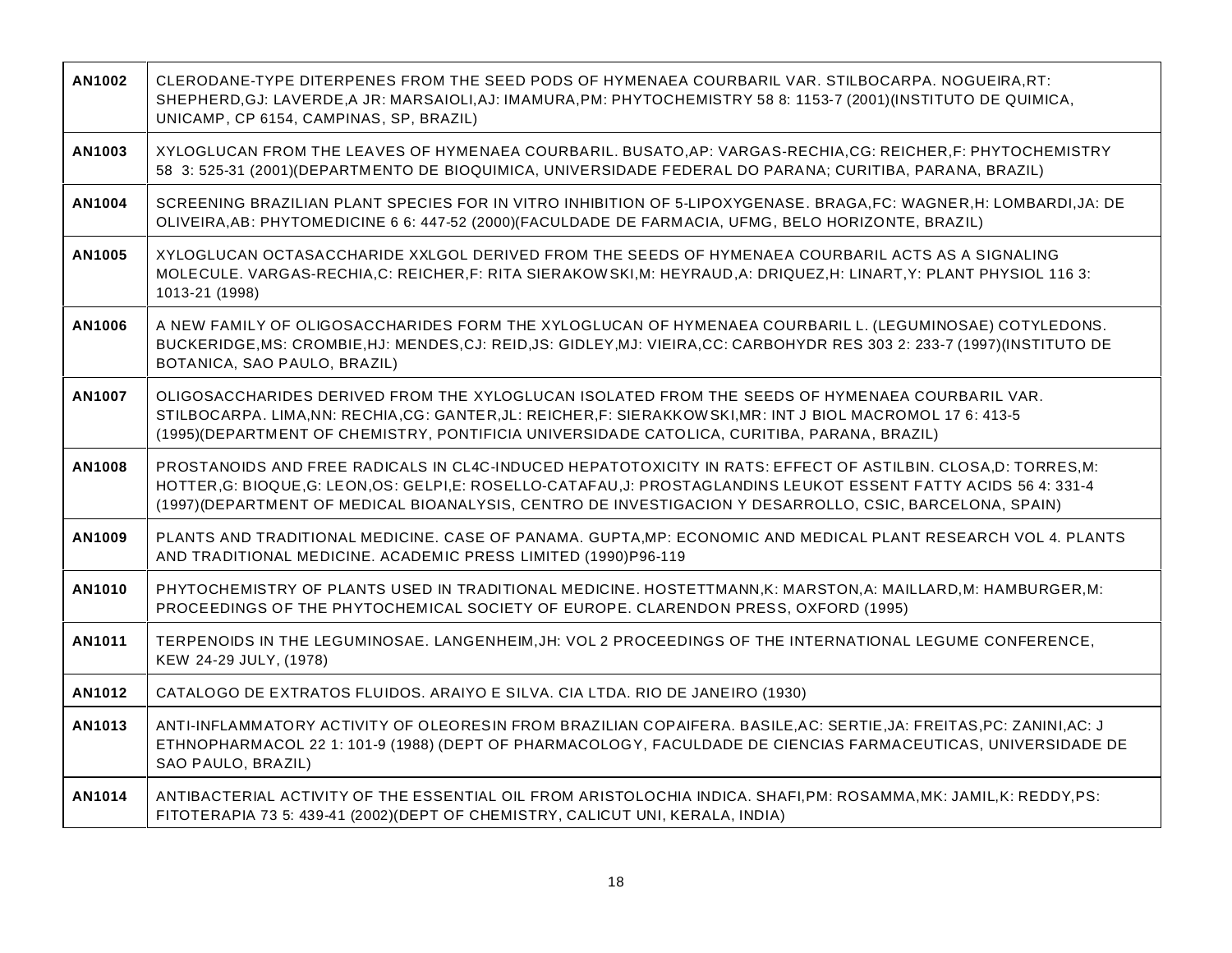| AN1015 | SESQUITERPENES FROM CLOVE (EUGENIA CARYOPHYLLATA) AS POTENTIAL ANTICARCINOGENIC AGENTS. ZHENG, GQ:<br>KENNEY, PM: LAM, LK: J NAT PROD. 55 7: 999-1003 (1992)(LKT LABORATORIES INC, MINNEAPOLIS, MINNESOTA)                                                                                                                                                                                                             |
|--------|------------------------------------------------------------------------------------------------------------------------------------------------------------------------------------------------------------------------------------------------------------------------------------------------------------------------------------------------------------------------------------------------------------------------|
| AN1016 | GASTRIC CYTOPROTECTION OF THE NON-STEROIDAL ANTI-INFLAMMATORY SESQUITERPENE, BETA-CARYOPHYLLENE. TAMBE, Y:<br>TSUJIUCHI, H: HONDA, G: IKESHIRO, Y: TANAKA, S: PLANTA MED. 62 5: 469-70 (1996)                                                                                                                                                                                                                          |
| AN1017 | ANTIMICROBIAL TERPENOIDS FROM THE OLEORESIN OF THE PERUVIAN MEDICINAL PLANT COPAIFERA PAUPERA. TINCUSI, BM:<br>JIMENEZ, IA: BAZZOCCHI, IL: MOUJIR, LM: MAMANI, ZA: BARROSO, JP: RAVELO, AG: HERNANDEZ, BV: PLANTA MED 68 9: 808-12<br>(2002) (INSTITUTO UNIVERSITARIO DE BIO-ORGANICA ANTONIO GONZALEZ, UNIVERSIDAD DE LA LAGUNA, LA LAGUNA, TENERIFE,<br>SPAIN)                                                       |
| AN1018 | ENCYCLOPEDIA OF COMMON NATURAL INGREDIENTS. LEUNG, AY: FOSTER, S: 2 <sup>ND</sup> ED. JOHN WILEY & SONS, NEW YORK. PP 649                                                                                                                                                                                                                                                                                              |
| AN1019 | COMBINATION EFFECTS OF ANTIBACTERIAL COMPOUNDS IN GREEN TEA FLAVOR AGAINST STREPTOCOCCUS MUTANS. MUROI, H:<br>KUBO, I: J AGRIC FOOD CHEM 41: 1102-1105 (1993)                                                                                                                                                                                                                                                          |
| AN1020 | ANTI-INFLAMMATORY CONSTITUENTS OF TOPICALLY APPLIED CRUDE DRUGS. IV. 1) CONSTITUENTS AND ANTI-INFLAMMATORY<br>EFFECT OF PARAGUAYAN CRUDE DRUG " ALHUCEMA " (LAVANDULA LATIFOLIA VILL. SHIMIZU, M, ET AL. CHEM PHARM BULL. 38 8:<br>2283-2284 (1990)                                                                                                                                                                    |
| AN1021 | TOXICOLOGY OF PLANT AND FUNGAL COMPOUNDS (HANDBOOK OF NATURAL TOXINS VOL 6). KEELER, RF: TU, AT: EDS. MARCEL<br>DEKKER, INC. NY (1991) PP665                                                                                                                                                                                                                                                                           |
| AN1022 | ISOLATION OF ANTIRHINOVIRAL SESQUITERPENES FROM GINGER (ZINGIBER OFFICINALE). DENYER, CV: JACKSON, P: LOAKES, DM:<br>ELLIS, MR: YOUND, DAB: JOURNAL OF NATURAL PRODUCTS. 57 5: 658-662 (1994) (DEPT OF MEDICINAL CHEMISTRY, WELLCOME<br>RESEARCH LABORATORIES, BECKENHAM, KENT, UK)                                                                                                                                    |
| AN1023 | STOMACHIC PRINCIPLES IN GINGER. II. PUNGENT AND ANTI-ULCER EFFECTS OF LOW POLAR CONSTITUENTS ISOLATED FROM<br>GINGER, THE DRIED RHIZOME OF ZINGIBER OFFICINALE ROSCOE CULTIVATED IN TAIWAN. THE ABSOLUTE STEREOSTRUCTURE<br>OF A NEW DIARYLHEPTANOID. YAMAHARA, J, ET AL. YAKUGAKU ZASSHI. 112 9: 645-655 (1992)                                                                                                       |
| AN1024 | THE ISOLATION AND IN VIVO POTENT ANTITUMOR ACTIVITY OF CLERODANE DITERPENOID FROM THE OLEORESIN OF THE<br>BRAZILIAN MEDICINAL PLANT, COPAIFERA LANGDORFII DESFON. OHSAKI, A: YAN, LT: ITO, S: EDATSUGI, H: IWATA, D: KOMODA, Y:<br>BIOORGANIC AND MEDICINAL CHEMISTRY LETTERS. 4 24: 2889-2892 (1994) (DIVISION OF MEDICINAL CHEM, TOKYO MEDICAL AND<br>DENTAL UNIVERSITY, SURUGADAI, KANDA, CHIYODA-KU, TOKYO, JAPAN) |
| ZZ1002 | PLANTAS MEDICINAIS BRAZILEIRAS, CONHECIMENTOS POPULARES E CIENTIFICOS. ALMEIDA, DE, ER: SAO PAULO: HEMUS<br>EDITORA LTDA (1993)                                                                                                                                                                                                                                                                                        |
| ZZ1003 | FOOTPRINTS OF THE FOREST KA'APOR ETHNOBOTANY-THE HISTORICAL ECOLOGY OF PLANT UTILIZATION BY AN AMAZONIAN<br>PEOPLE. BALEE, WILLIAM. NEW YORK: COLUMBIA UNIVERSITY PRESS, 1994.                                                                                                                                                                                                                                         |
| ZZ1007 | MANUAL DE FITOTERAPIA, 2 <sup>ND</sup> ED. COIMBRA, RAUL: SAO PAULO, BRAZIL: DADOS INTERNACIONAIS DE CATALOGACAO NA<br>PULICACAO (1994)                                                                                                                                                                                                                                                                                |